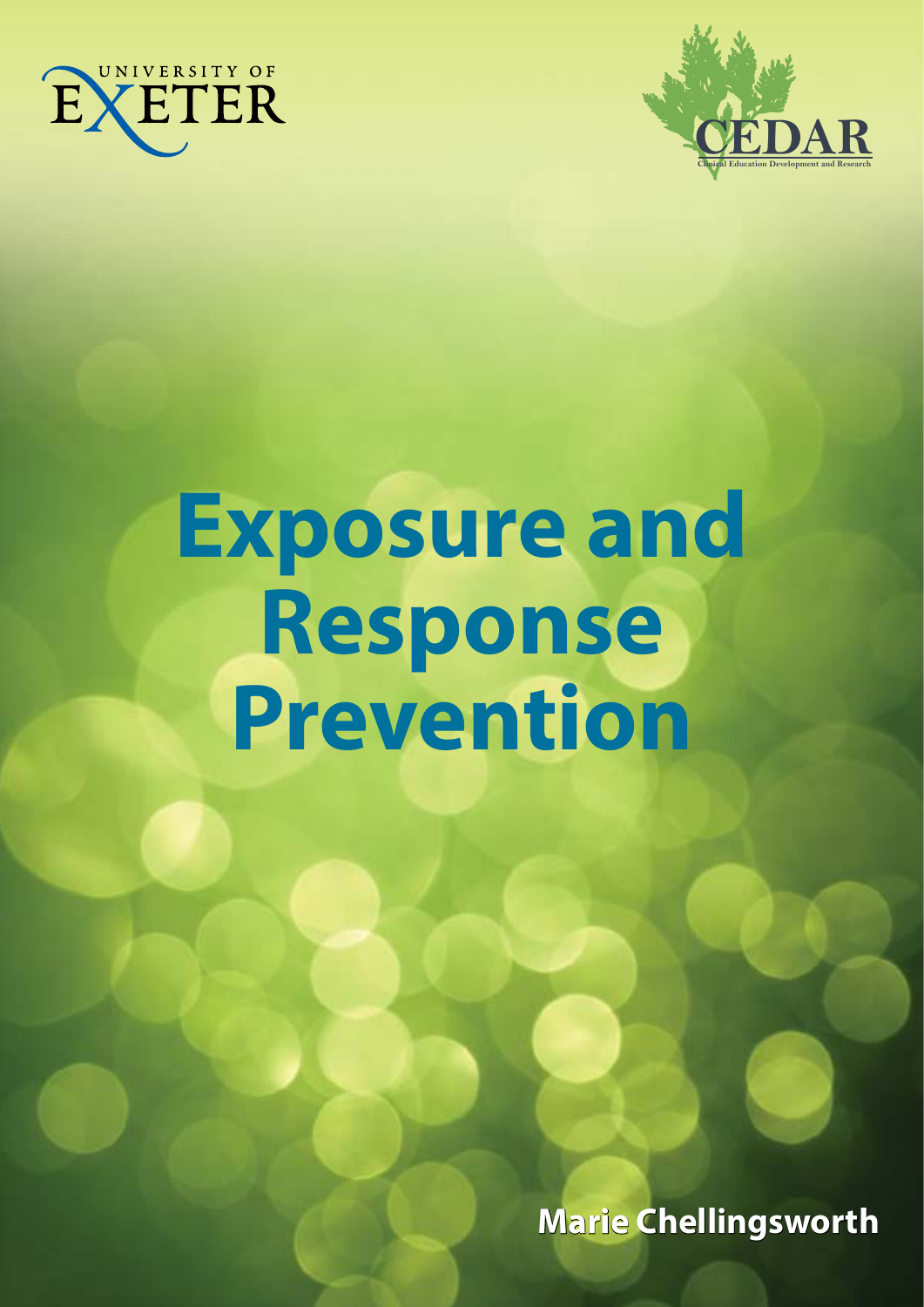

#### **Acknowledgement:**

©The right of Marie Chellingsworth, 2010 - 2014 to be identified as the author of this work has been asserted by her in accordance with the Copyright, Designs and Patent Act, 1998. All rights reserved. The booklet has been produced on the condition that it shall not, by way of trade or otherwise, be lent, sold, hired out or otherwise circulated in any form binding or cover other than that in which it is published and without a similar condition including this condition being imposed on the subsequent reader.

Providing the source is fully acknowledged, all materials in this work may be freely copied, for clinical purposes only.

O Marie Chellingsworth, 2010 -2014 **Image above:** Clinical Training (CEDAR) at the University of Exeter's Streatham Campus. **Image right:** The Sir Henry Wellcome Building for Mood Disorders Research at the University of Exeter.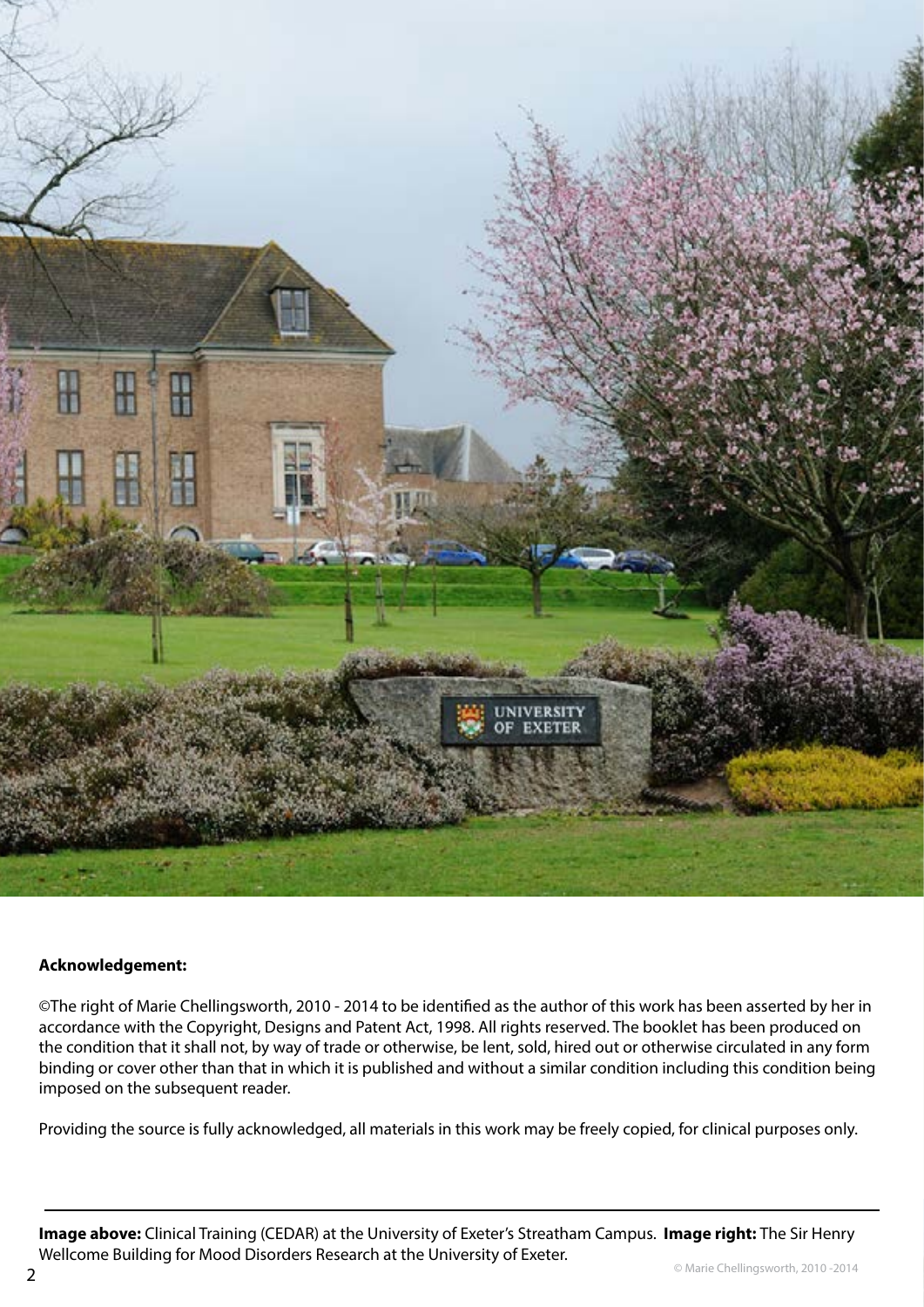## **Contents**

| Part 1                                                                       | Pages |  |
|------------------------------------------------------------------------------|-------|--|
| What is Exposure and Response<br><b>Prevention (ERP)</b>                     | 5     |  |
| Part 2                                                                       |       |  |
| <b>Doing Exposure and Response</b><br><b>Prevention: The Five Conditions</b> | 10    |  |
| Part 3                                                                       |       |  |
| <b>ERP Symptom Monitoring Worksheet A</b>                                    | 14    |  |
| Part 4                                                                       |       |  |
| <b>ERP Hierarchy Worksheet B</b>                                             | 15    |  |
| Part 5<br><b>ERP Exercise Recording</b><br><b>Worksheet C</b>                | 16    |  |
| Part 6                                                                       |       |  |
| <b>Recovery Story of Eliana</b>                                              |       |  |
|                                                                              |       |  |
|                                                                              |       |  |
|                                                                              |       |  |
|                                                                              |       |  |

4

© Marie Chellingsworth, 2010 -2014

3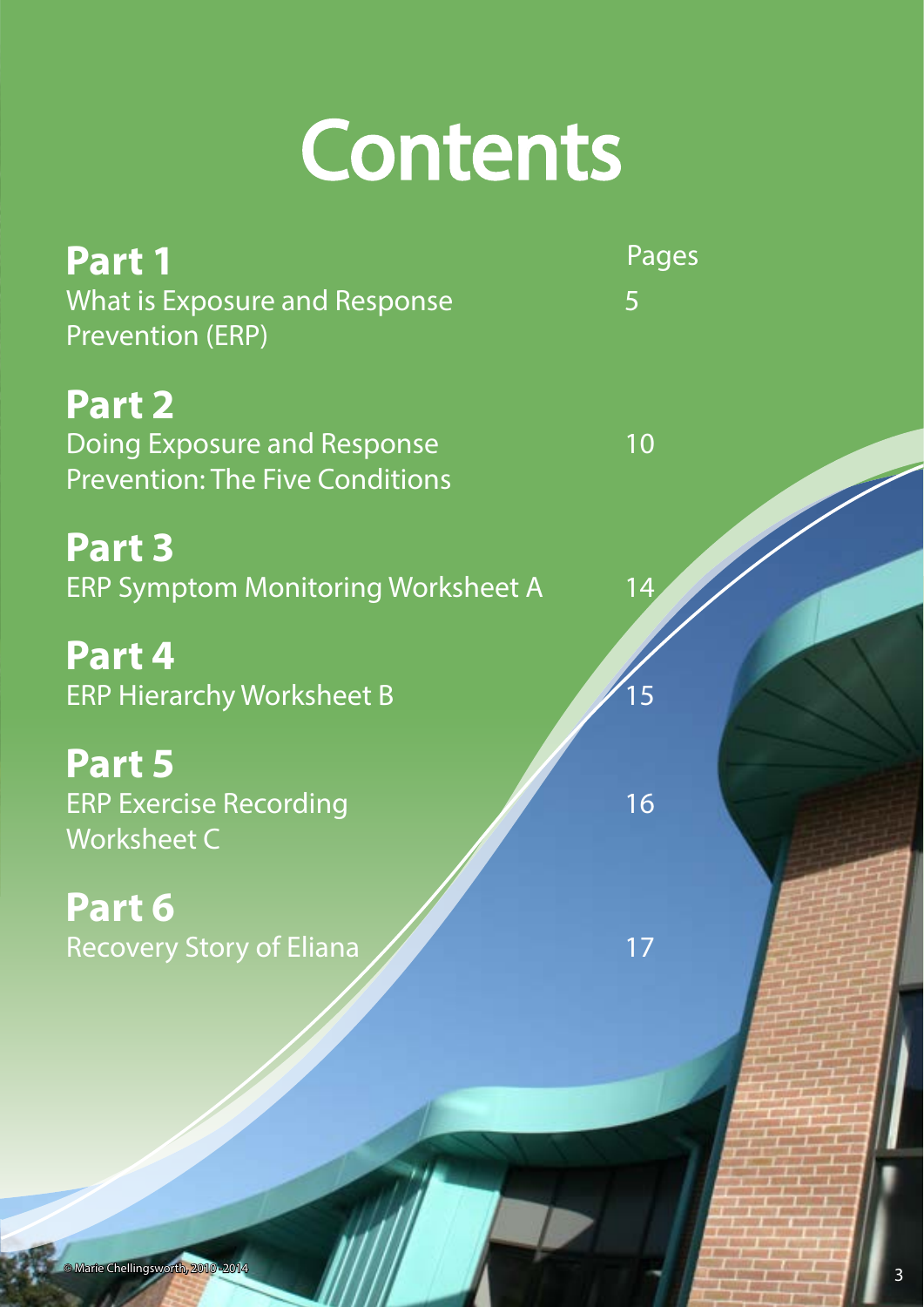## **About the author**



Marie Chellingsworth is Programme Director of the PG Certificate in Evidence Based Psychological Practice (PWP) and BSc Applied Psychology (Clinical PWP) programmes. Her main clinical and research interests are in the area of Low Intensity Cognitive Behavioural Therapy (CBT), CBT for older people, dementia caregivers and educational research into improving the transfer of training into practice. She has developed a wide range of written self-help treatments for depression and anxiety and authored a number of books within this area. She has worked nationally with the Department of Health, the British Association of Behavioural and Cognitive Psychotherapies (BABCP) and British Psychological Society (BPS) in the Improving Access to Psychological Therapies (IAPT) programme. Marie is Chair of the National Network forum for PWPs. Outside of work Marie enjoys a wide range of live music, spending time with friends, shopping and and walking with her Irish setter Alfie in the Devonshire countryside.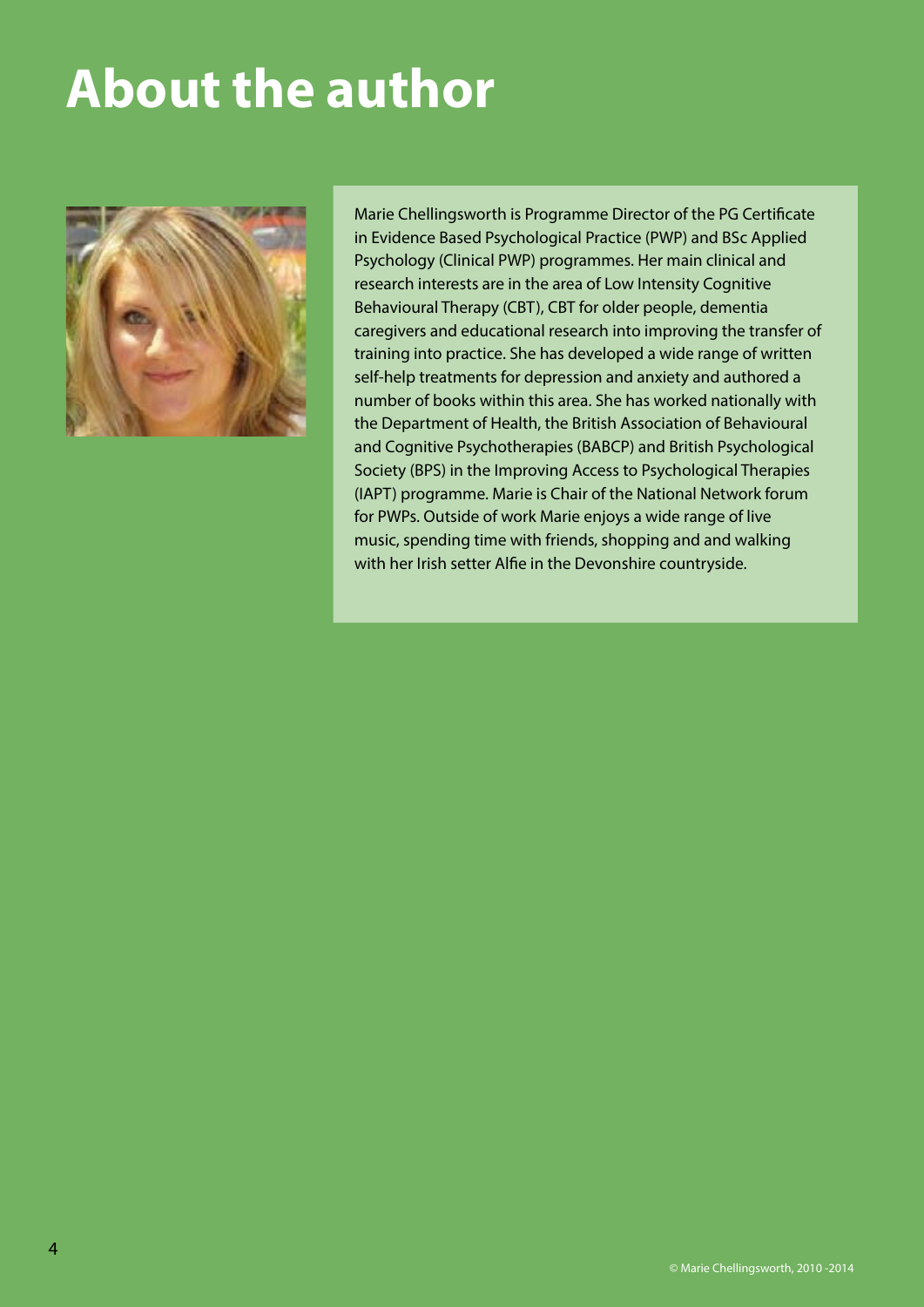## **What is Exposure and Response Prevention (ERP)**

*Exposure and response prevention (ERP) is an evidence-based, treatment for people experiencing OCD and it is recommended by the National Institute of Health and Care Excellence (NICE). It aims to put you in charge of controlling your OCD, rather than your OCD controlling you.*

#### How Exposure and Response Prevention (ERP) Works

It works by breaking the link between your obsessional thoughts, images, urges or impulses and the compulsive things that you do to reduce the distress or anxiety that they cause. During ERP exercises you gradually expose yourself to situations that bring on or cue your obsessions, whilst not carrying out your compulsions. It is done in a graded



way that feels manageable for you. ERP can be challenging; but for many people it has helped them to learn to manage their symptoms more effectively so that they do not interfere with their daily life.

#### The Vicious Circle of Obsessions and Compulsions

Obsessions are the thoughts, images, impulses or urges that someone with OCD experiences. They are unwanted, frequent and unpleasant and they cause the person high distress or anxiety. The obsessions are often about the last thing the person would want to think about or to happen in their own life.

As a result of the distress the obsession causes the person carries out a compulsion to reduce this distress. This is sometimes also called 'neutralising'. Compulsions may be something that the person does that could be seen by someone else like washing or checking, or something that they do internally that someone else would not see, such as counting or repeating words or phrases for example. People with OCD often avoid situations, places, objects or other things that may trigger their obsessions or distress; and seek reassurance from people around them, which can mean life becomes more and more restricted. The good news is that ERP can really help people to learn ways to manage their OCD more effectively, with many reducing their symptoms altogether.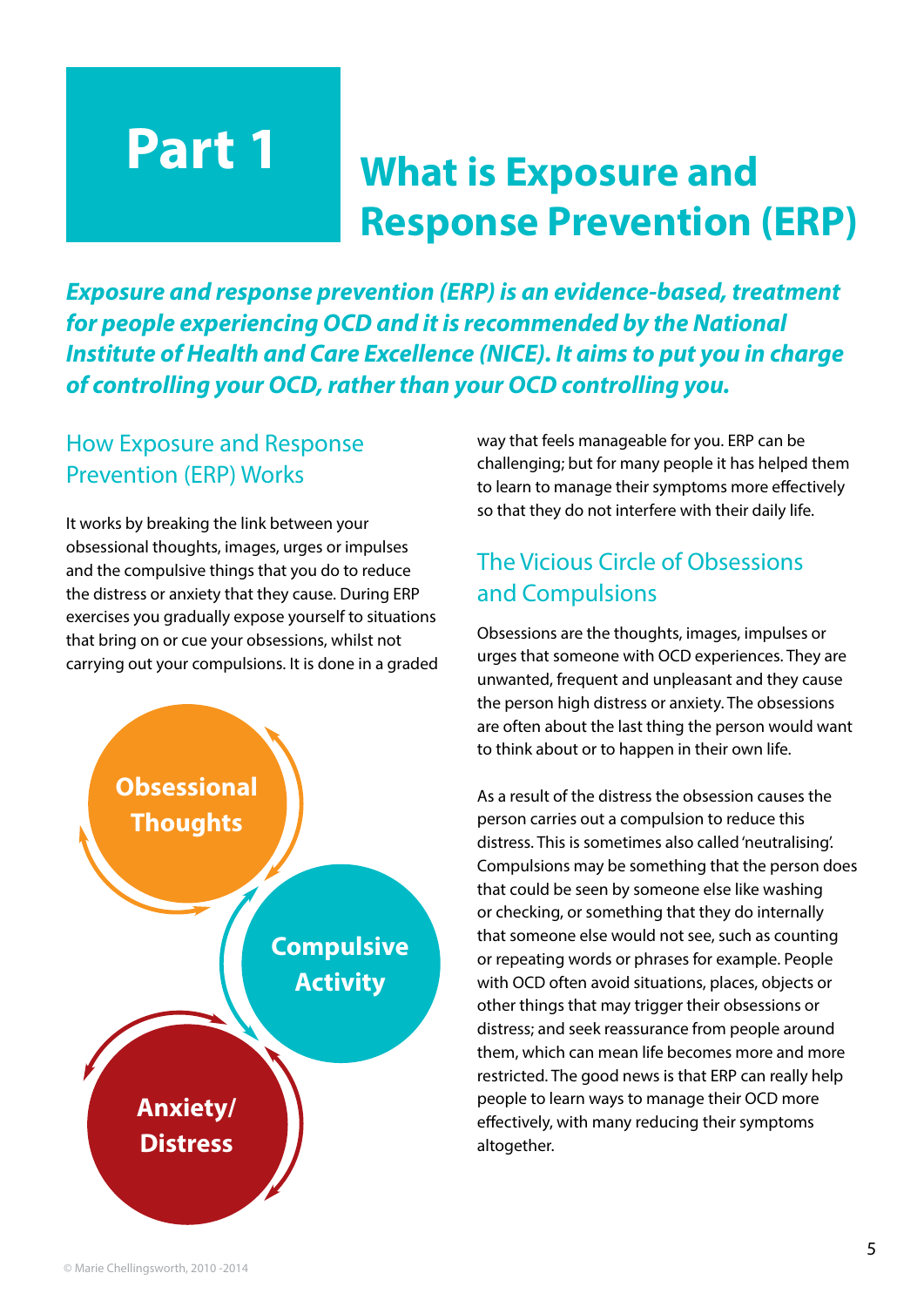#### The Vicious Circle of OCD

In the short term the compulsion reduces the initial distress or perceived threat caused by the obsession. Understandably as a result of this, understandably the person continues to carry out the compulsion as a way of managing their distress from the obsessional thoughts. Unfortunately, in the longer term they find it very difficult to resist the urge to carry out their compulsion and the obsessions still keep happening. The compulsions can take up a significant amount of time in the person's life. Although the person does not want to carry out the compulsive activities they do and gets no pleasure from them, the distress and perceived threat from their obsession keeps them in a cycle of doing it. In turn, this impacts upon their life even more. This forms a 'vicious cycle' as the person becomes caught in a cycle of obsessions and compulsions.





#### Breaking the Vicious Circle using Exposure and Response Prevention

ERP breaks this vicious cycle by gradually exposing you to the things that you are avoiding and that trigger your obsessions, whilst you resist the urge to carry out your compulsive activity. Remaining in the exercise without carrying out the compulsion means that your distress/anxiety reduces naturally. As your anxiety or distress naturally reduces, the strength between your obsession and compulsion also reduces. You start by confronting easier situations and then more difficult ones. Each time you carry out an ERP exercise it becomes easier and easier and the anxiety or distress gradually subsides.

ERP is best undertaken with the support of a practitioner who has been trained to work with OCD. They can help you to devise a plan and support you to carry it out in a graded way.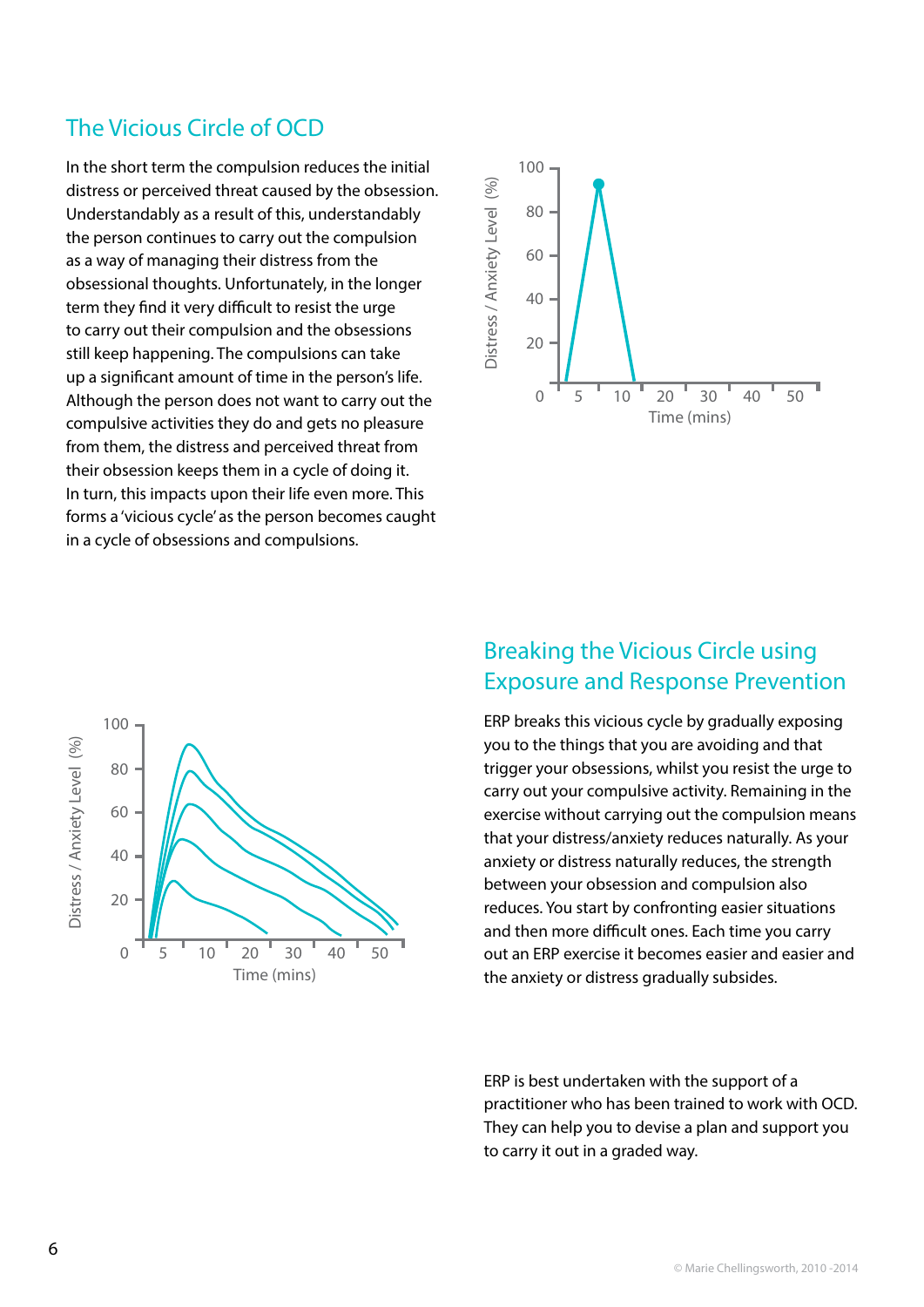© Marie Chellingsworth, 2010 -2014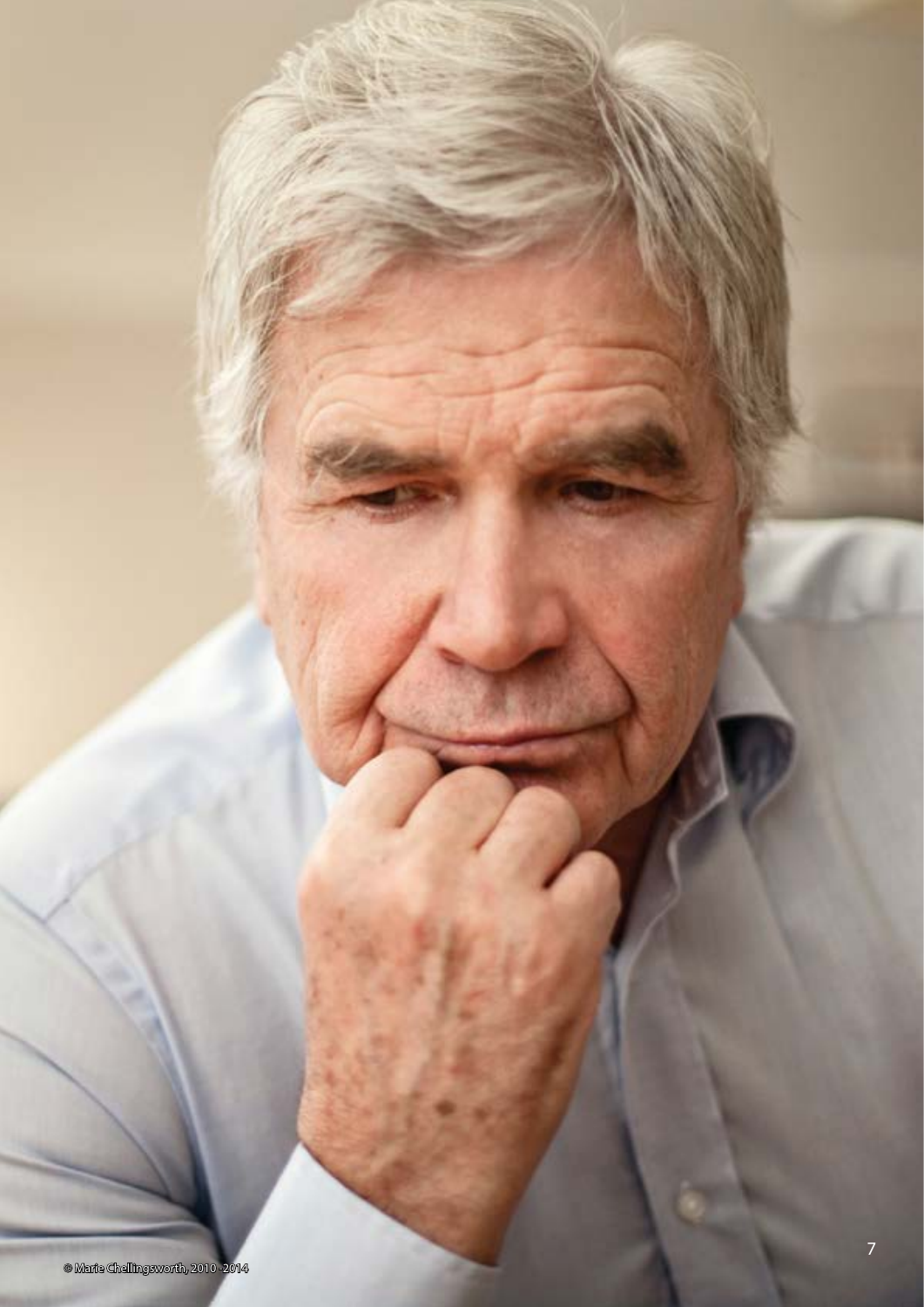#### **Laura's Thoughts:**

"What if there are germs on his bottle" "I haven't sterilised enough" "Archie will get ill and it will be my fault" "I am meant to look after him and keep him safe"

#### **Laura's Physical Symptoms:**

**Tension** Shaking Heart racing Uneasy feeling in pit of stomach

#### **Laura's Behaviours:**

Washing and sterilising his bottles, dummies and toys frequently until it 'feels right'

Buying ready-made baby foods to avoid being responsible for him getting unwell

> Avoiding feeding Archie and asking her partner Mark to feed him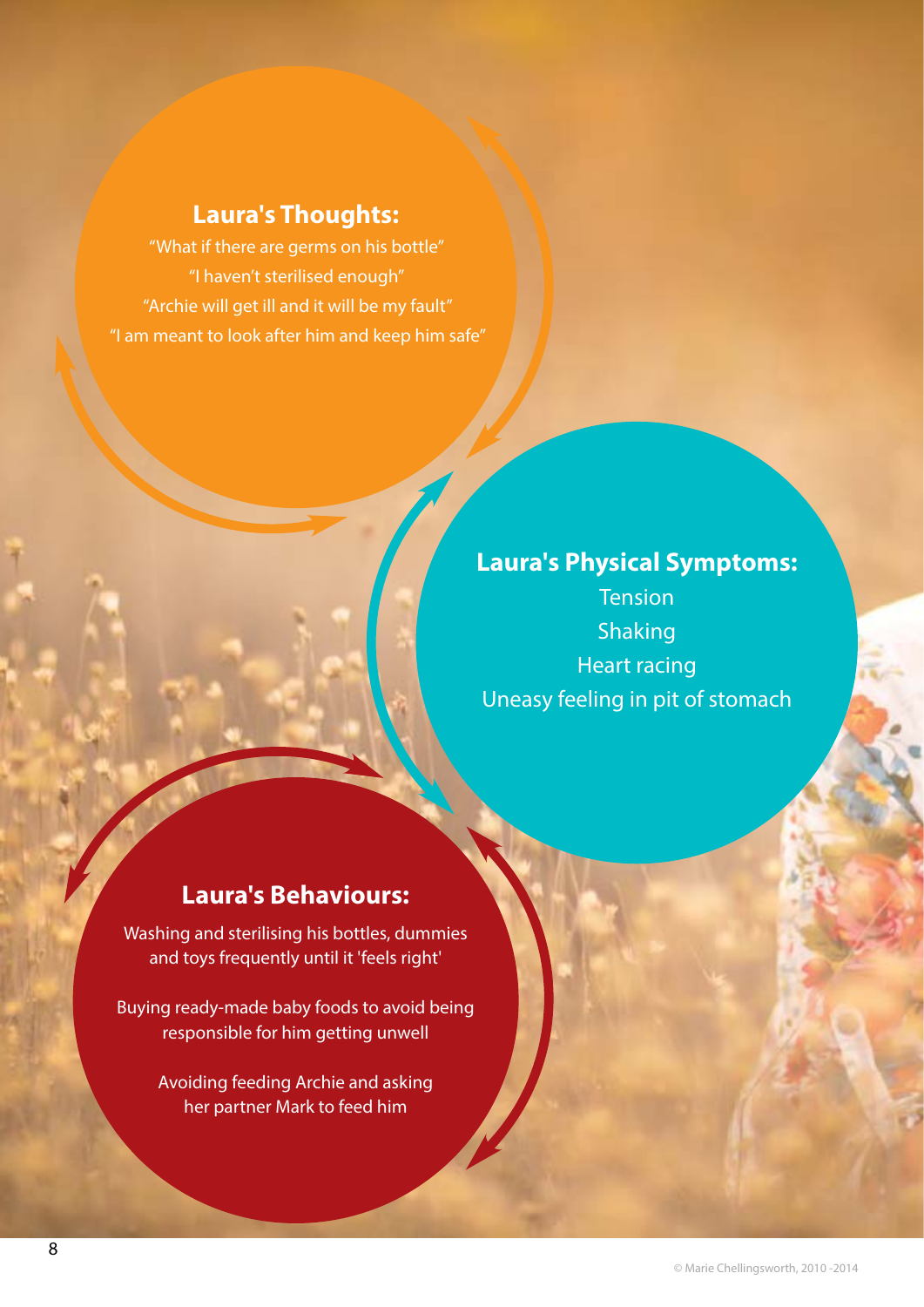### **This example shows Laura who experienced Obsessive Compulsive Disorder (OCD)**

After her son Archie was born, she experienced thoughts of him becoming seriously unwell if things were not hygienic and clean and felt responsible for any harm coming to him as a result. She would clean and sterilise things repeatedly until it felt right before she would allow him to eat from them or play with his toys. Laura would also try and avoid feeding him and ask her partner to do it so that she would not feel as responsible. She used exposure and response prevention to address her difficulties with the support of a Psychological Wellbeing Practitioner (PWP).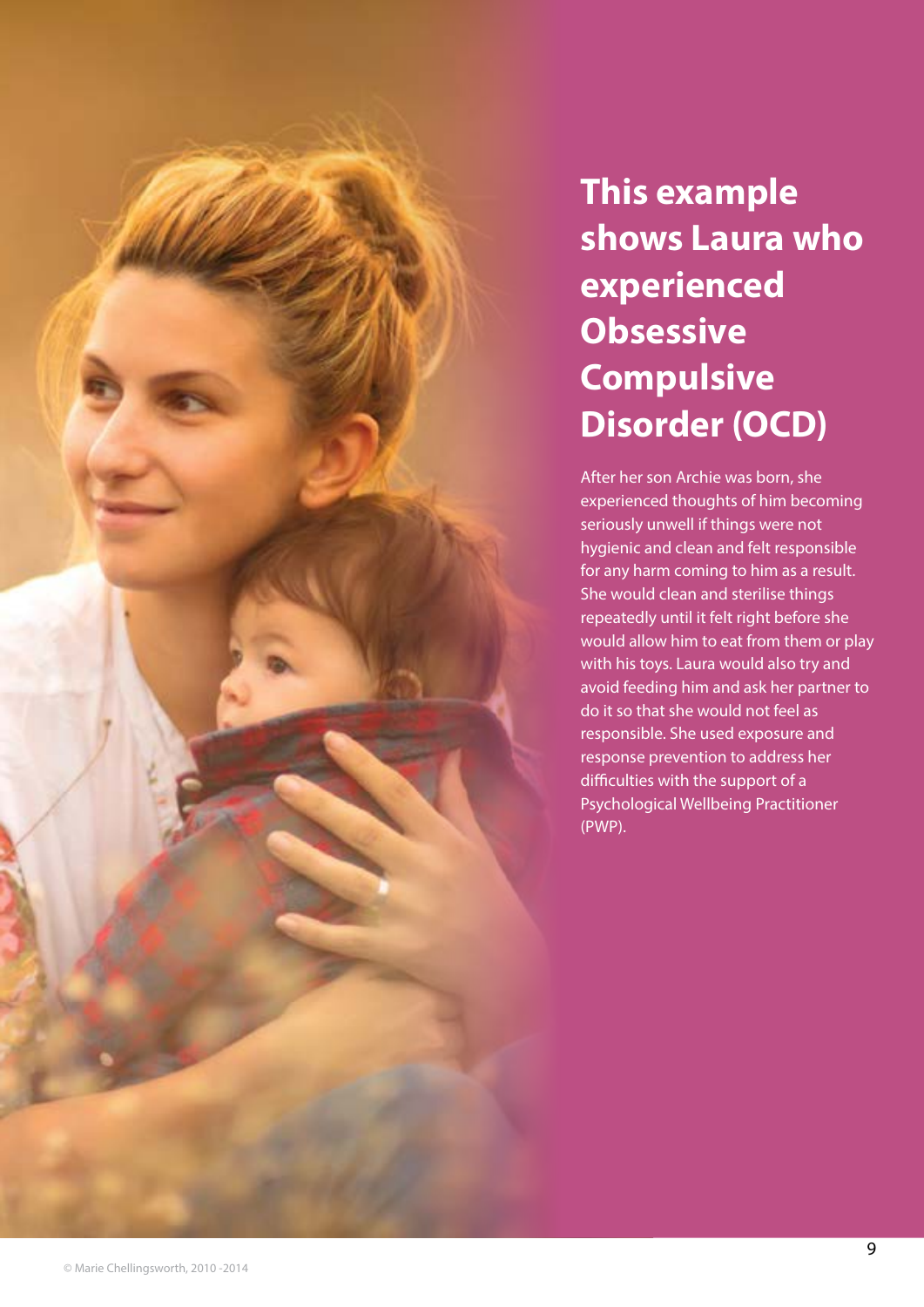## **Doing Exposure and Response Prevention: The Five Conditions**

*Although exposure and response prevention is personally challenging, the good thing is that following five simple conditions makes it effective. Follow these steps to plan your own exposure and response prevention plan, ensuring it meets these conditions.*

#### **Condition 1: Graded**

**Part 2**

Use the hierarchy on worksheet B to help you to list what you are currently fearful of doing and things that you are avoiding as a result of your obsessional thoughts. Your symptom monitoring on worksheet A may give you some ideas for things that you can put into your hierarchy to face your fears without carrying out the compulsions you do. Put the things that you would find the most difficult to face at top and work downwards adding things that are medium difficulty and easier things too. You should not grade things on your hierarchy by the length of time you will expose yourself to them. This is because in exposure and response prevention, you need to stay with your feelings of distress without carrying out the compulsion until your distress level drops by at least 50% from where it is at the start of the exercise. We do not know how long this will take from person to person. If you graded your exposure and response prevention exercise by time, you could end up ending the exercise too early, which would mean the treatment was not as effective. You don't want to face your fears, feel distressed and not benefit from the treatment!

Once you have created your hierarchy, select the step that causes you some anxiety, but one you feel you could manage. For something to be a useful exposure exercise, it should give you enough symptoms of anxiety or distress for you to feel it drop by at least half during the exercise. A useful suggestion is that it needs to give you at least 50-60% distress. That will help to guide you to know what to choose as your first exercise.

#### **Condition 2: Prolonged**

Once you have created your ERP hierarchy, select your first step and write this in the exercise section on worksheet C. Then plan a suitable time to undertake the exercise. Remember to plan to stay exposed to the step on your hierarchy without carrying out a compulsive activity long enough for your distress level to drop by 50% from the rating at start of the exercise. Once you have decided when you will do your exposure exercise, fill in the date and time you plan to do it.

When you are beginning to prepare to do your ERP exercise, fill in the 'Before Exercise' rating on worksheet B to indicate how much anxiety you are experiencing before you do it. Use the rating scale at the bottom where 0% = no distress and 100% = the highest level of distress you could feel.

When you start the exercise then re-rate your distress again using the 'Start of the Exercise' rating column. This is the figure you will use to know when it is ok to stop the exercise when this reduces by 50%. Once you have completed the exercise, put your end of exercise anxiety rating on the form and see how long it took for your anxiety to drop by 50% from the time at the start of the exercise. Fill in the time it took from the start of the exercise to your distress dropping by 50% in the 'Duration' box on the worksheet.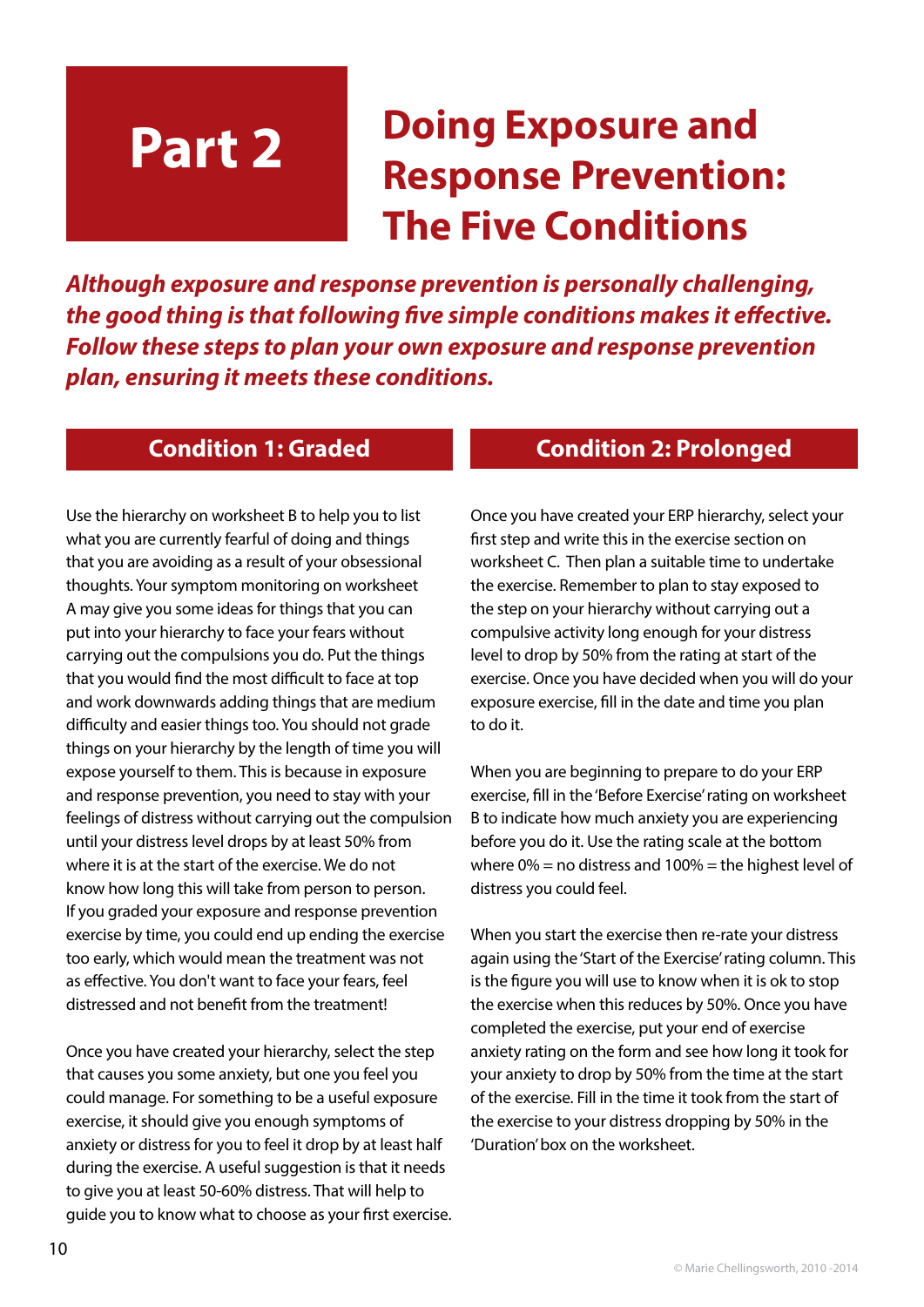## **Remember the five conditions:**

#### **Condition 1:** Graded

List things in your exposure hierarchy that give you at least 50-60% anxiety from the easier things up to more difficult things. Remember not to grade an exercise by time. When you have been repeating an exercise and it no longer gives you at least 40% anxiety at the start of the exercise, you are then ready to move up to the next item on your exposure hierarchy.

#### **Condition 2:** Prolonged

Stay in the exposure exercise situation, without using distraction until your anxiety drops by 50% from the start of the exercise. So for example if you were 80% anxious, you would stay in the situation until your anxiety drops to 40%. You would then repeat the exercise until it no longer gets above 40% at the start of the exercise.

#### **Condition 3:** Repeated

Expose yourself to each step on the hierarchy at a time. You should repeat each step until the exercise no longer makes you feel anxious, say if it no longer goes above 40% anxiety at the start of the exercise. Then it is time to move up to the next exercise on your hierarchy ladder. On average you should aim to do exposure treatment 4-5 times per week (these may be different exercises depending on your ratings).

#### **Condition 4:** Without Distraction

Try to remove things from your hierarchy that reduce your anxiety artificially or distract you from how you are feeling during your exposure exercises. Whist these may seem like the give temporary relief from feeling anxious, they are keeping you stuck in that vicious circle.

#### **Condition 5:** Without Compulsion

Each time you expose yourself to an exercise on your hierarchy, you need to remain in the situation, resisting the urge to carry out a compulsion to reduce your distress (either one that you have done before, or a new one).

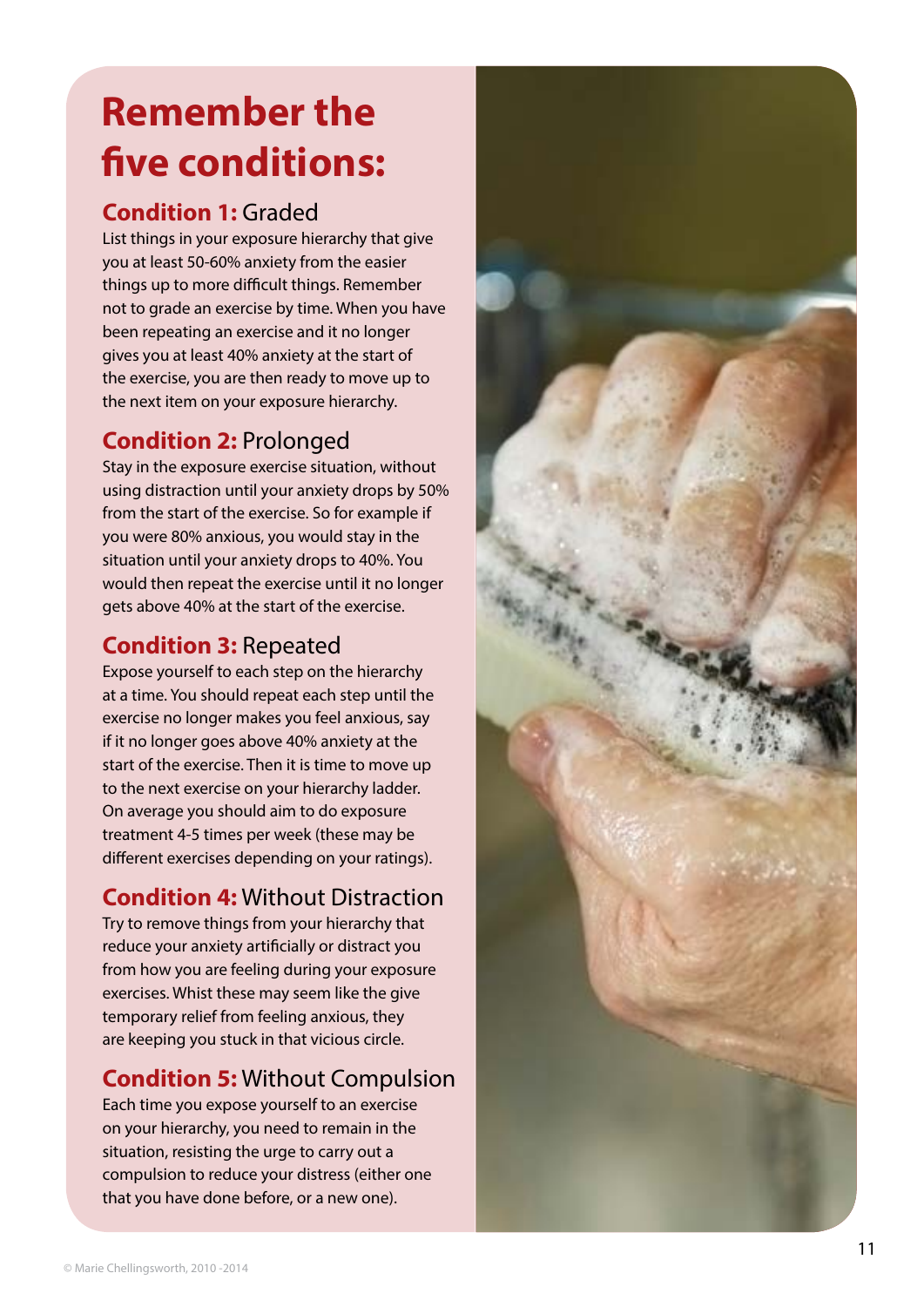#### **Condition 3: Repeated**

You should continue repeating each exercise step on your hierarchy until you notice that your distress score at the start of the exercise is no longer going up quickly and the urge to carry out the compulsion is reduced. Try to repeat the exercise at each step as many times as you can within each week to get the full benefit. The more you do it, the more likely you are to feel the benefits, so do the best you can to make time to carry out your ERP exercises on average 4-5 times per week. If the exercise is no longer causing you more than 30-40% distress at the start of the exercise, then it may be time to move to the next step on your hierarchy. Your Psychological Wellbeing Practitioner or other health professional, can also advise you when it is a good time to move to the next step.

#### **Condition 4: Without Distraction**

When we feel anxious or distressed, we sometimes do things to make us feel better or safer more quickly; or we may ask others for support. Whilst this may reduce your distress in the short term, relying on these things is unhelpful in the longer term and will not enable you to get the benefit from your ERP treatment. To make exposure and response prevention work effectively, you need to ensure that you do not use things that may distract you from feeling your distress or make you feel better during the exercise. You need to do the exercise and resist carrying out a compulsive activity until your distress naturally reduces by 50%. Your Psychological Wellbeing Practitioner will be keeping an eye out for anything like this you have and will be able to advise you how to drop them. You should also ensure that during the exercise you do not do anything new to distract yourself from your feelings of distress or carry out a new compulsion. This includes saying things to yourself to feel better and things like distracting yourself from how you are feeling by having a conversation with someone, or seeking reassurance.

#### **Condition 5: Without Compulsion**

The final condition that makes your ERP effective is to carry out the exposure exercise without carrying out any compulsion to bring down or 'neutralise' your distress. It is important that you resist the urge to carry out your compulsive activity and do not replace it with another new compulsion. Try and resist the urge until your distress drops by at least 50% from the start of the exercise. If you cannot resist and do your compulsion, you should 'undo' this by re-exposing yourself to the exercise from the start again, take new ratings and remaining in the situation without carrying out the compulsion until your distress drops by 50% again. This can be challenging, but your PWP is there to support you to do this. Remember the compulsion only serves to make you feel better in the short term and in the longer term is keeping that vicious circle going round. Resisting the urge and remaining with the distress will break that cycle and help you to feel better longer term.

#### **What if I cannot resist the urge to carry out my compulsive activity?**

If you find that you cannot resist the urge and carried out your compulsive activity during an exercise, you would 'undo' the compulsion by restarting the exercise again by exposing yourself fear and resisting the urge to carry out the compulsion until your distress drops by 50%. For example, if you were practicing an ERP exercise to touch the kitchen bin without washing your hands, and during the exercise couldn't resist the urge to wash them, then you should touch the bin again to 'recontaminate' and then remain without washing until your distress drops by 50% from the start of touching the bin again. If you had a checking type of OCD and were doing an exercise to leave the house without checking the door was locked, but could not resist the urge to go back and check once you had locked it, you would then unlock the door and go into the house, leave again and lock the door behind you and resist the urge to check, remaining with your distress until it dropped by 50%.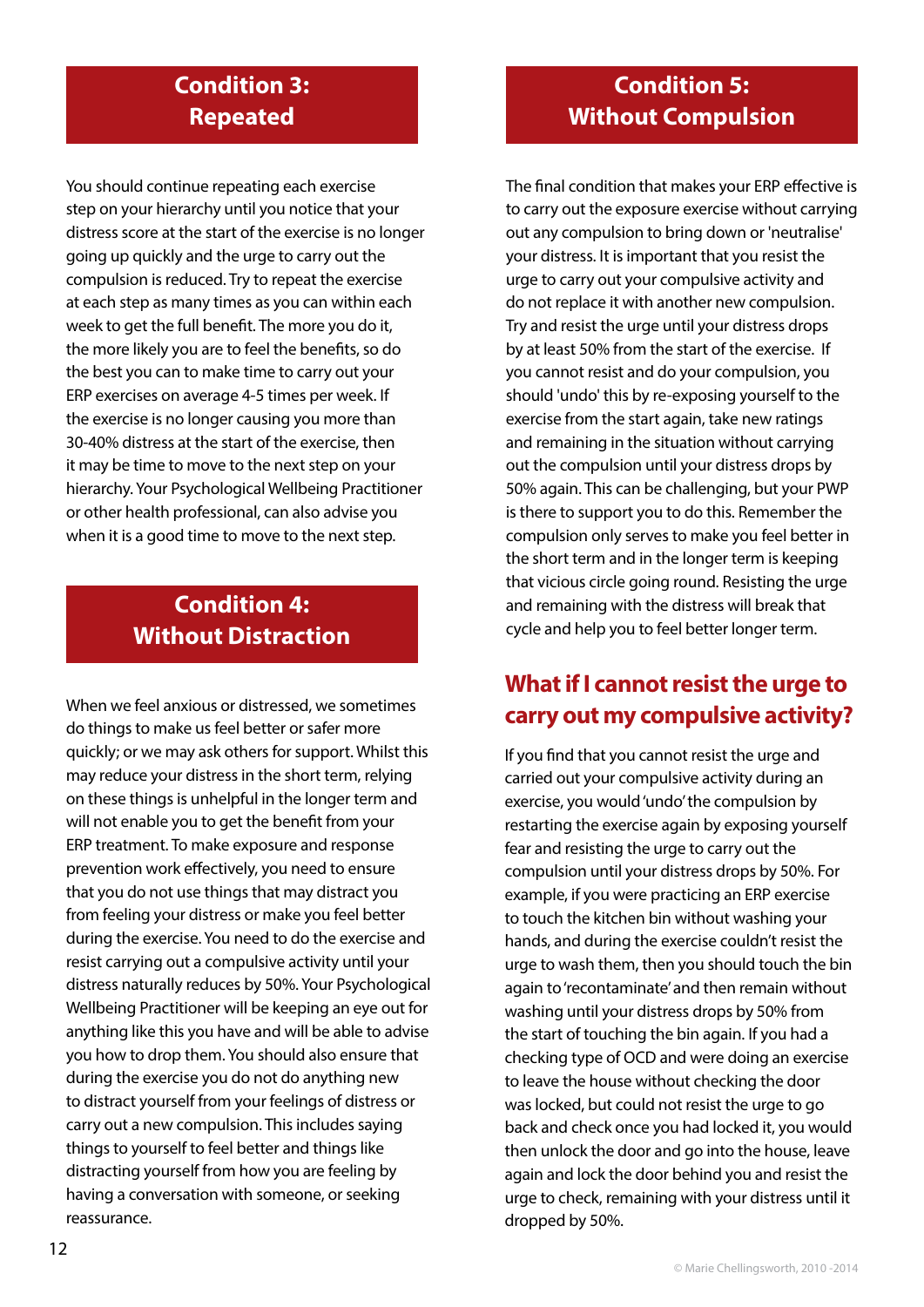#### **Remember:**

Stopping carrying out your compulsive activity is difficult initially and there may be times that you are unable to resist the urge to carry out your compulsion when doing your ERP. If you do carry out your compulsive activity during an exercise, you should 'undo' this by exposing yourself again and re-rating the start of the new exercise and then resisting the urge to carry out the compulsion until your distress reduces to 50% from that rating.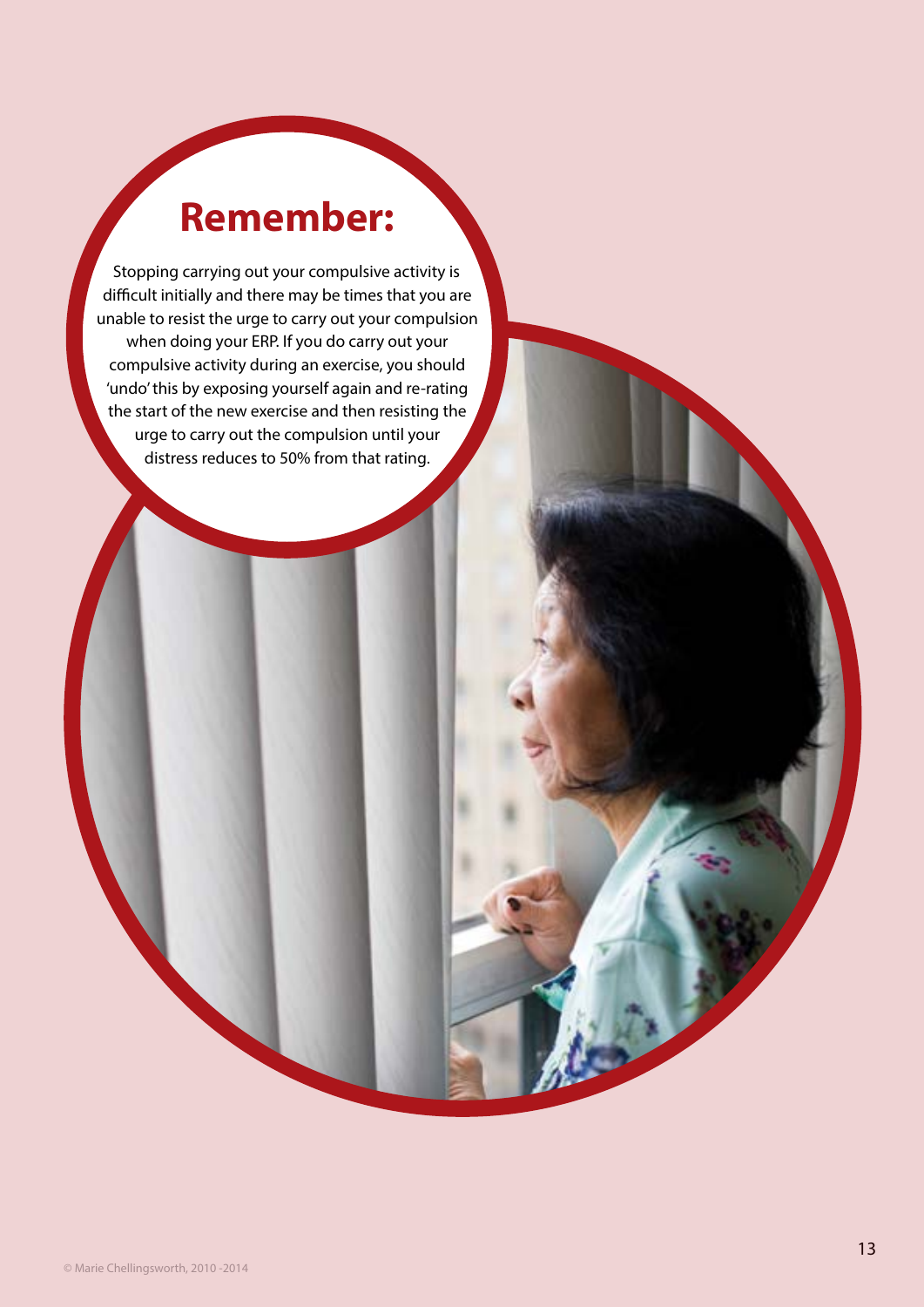## Monitoring worksheet A **Monitoring** Worksheet A ERP Symptom **ERP Symptom**

| What made you stop doing the<br><b>Compulsive Activity</b>                              | (eg. when reached a certain number or when it felt right) |  |  |  |  |  |
|-----------------------------------------------------------------------------------------|-----------------------------------------------------------|--|--|--|--|--|
| (Undertaking<br>Compulsive Activity)<br><b>Time Spent</b>                               |                                                           |  |  |  |  |  |
| <b>Compulsive Activity</b><br>(Describe what you did to feel<br>better/less distressed) |                                                           |  |  |  |  |  |
| (0 not at all distressed,<br>10 the most distressed<br><b>Distress Level</b>            | you have been)                                            |  |  |  |  |  |
| Obsessional Thought/<br>Image/Impulse                                                   | (That gives distress and urge to carry out compulsion)    |  |  |  |  |  |
| (Where I am, what I am doing,<br>what is going on around me)<br>Situation               |                                                           |  |  |  |  |  |
| Date<br>and<br>Time                                                                     |                                                           |  |  |  |  |  |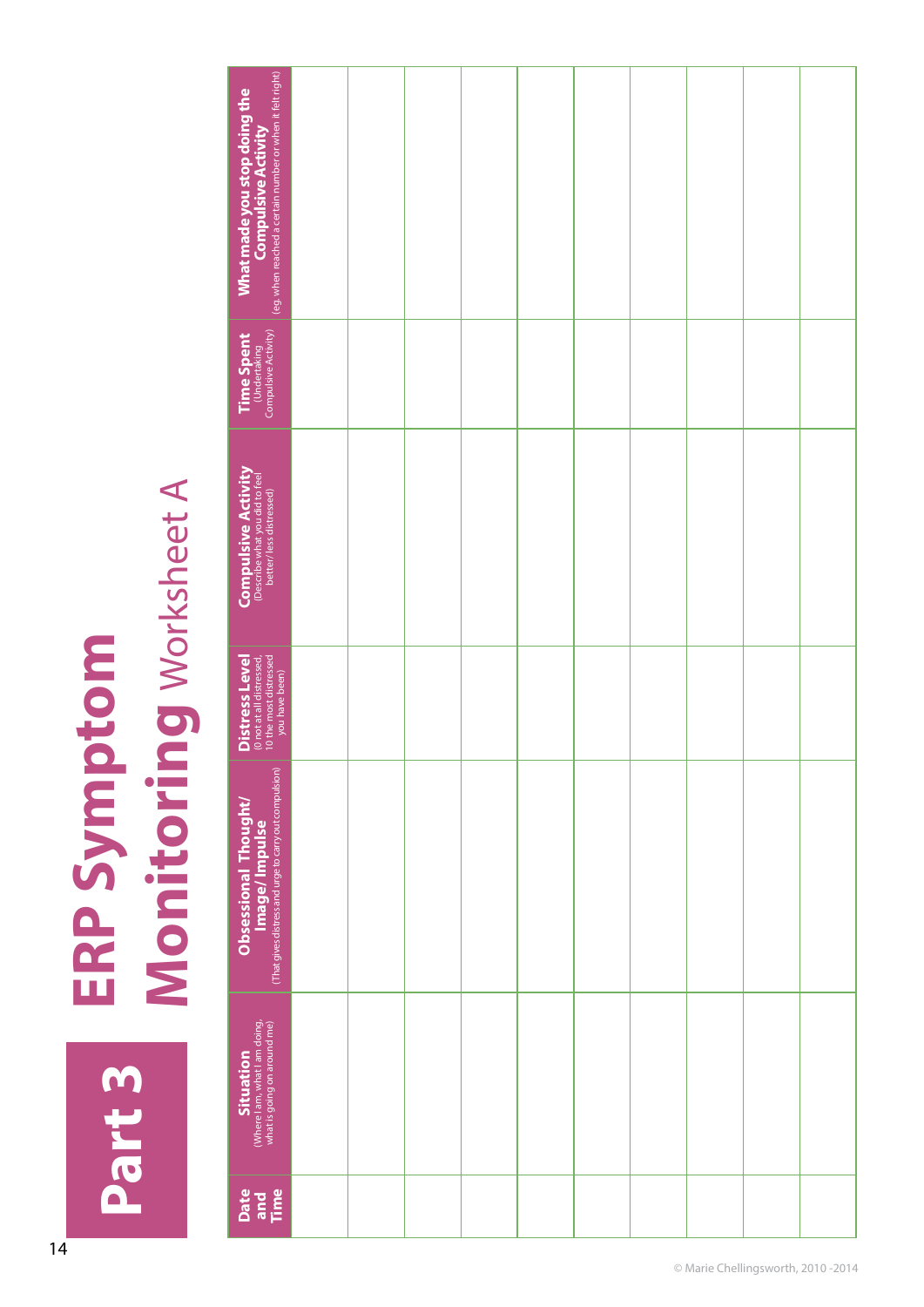

## **ERP Hierarchy** Worksheet B

| <b>Below Write Each Step in Your Hierachy</b> | <b>Distress/ Anxiety Rating</b><br>$(0-100\%)$ |
|-----------------------------------------------|------------------------------------------------|
| <b>Most difficult</b>                         |                                                |
| <b>More difficult</b>                         |                                                |
| Easiest                                       |                                                |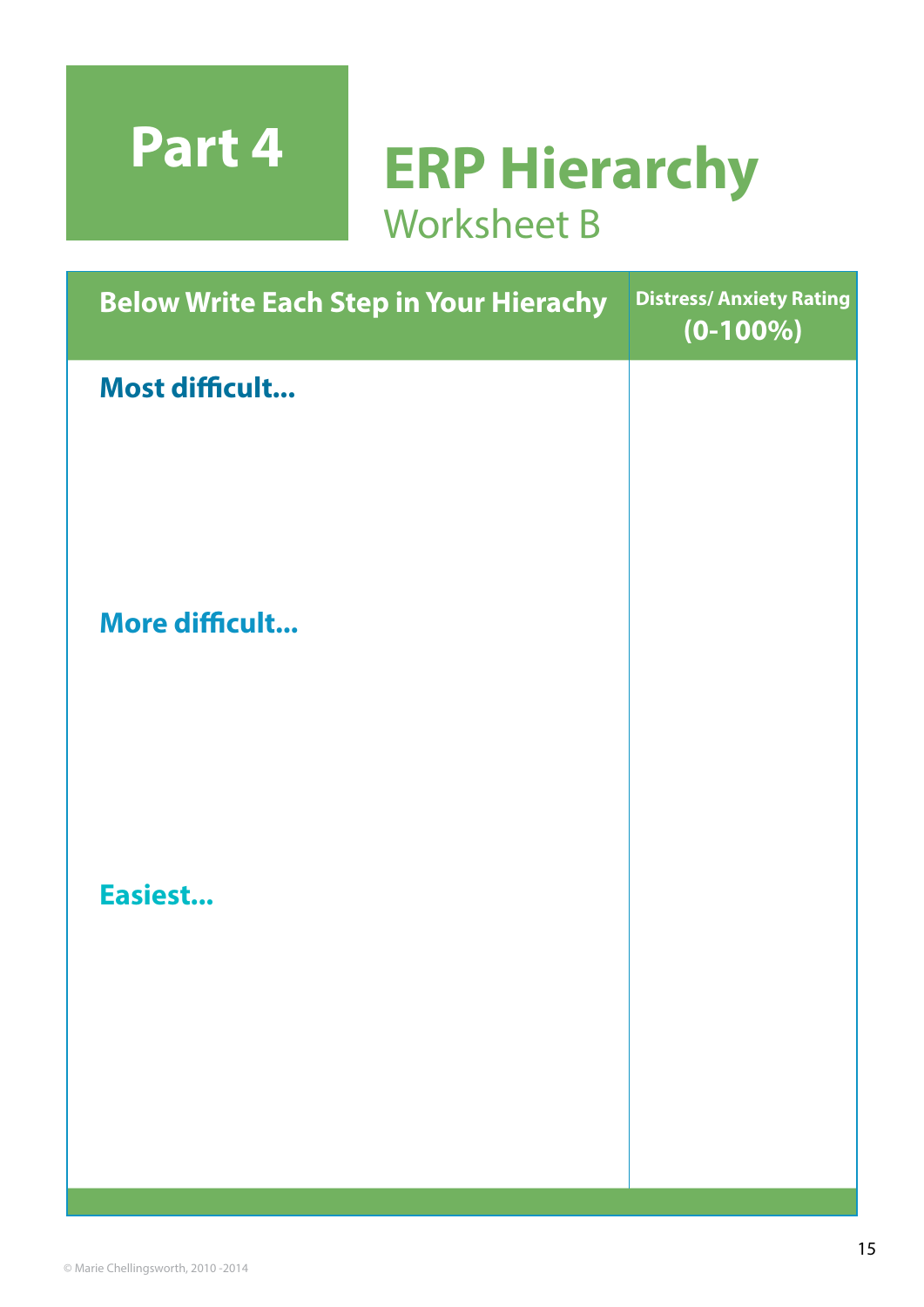# ERP Exercise Recording<br>Worksheet C **ERP Exercise Recording** Worksheet C

|                                          | <b>Comments</b>                  |  |  | Panic<br>100%                        |
|------------------------------------------|----------------------------------|--|--|--------------------------------------|
|                                          |                                  |  |  | Severe Distress/<br>Anxiety<br>75%   |
|                                          | <b>Exercise</b><br>End of        |  |  |                                      |
| <b>Rating of Distress/ Anxiety Level</b> | <b>Exercise</b><br>Start of      |  |  | Moderate Distress/<br>Anxiety<br>50% |
|                                          | <b>Exercise</b><br><b>Before</b> |  |  |                                      |
|                                          | <b>Exercise</b>                  |  |  | Mild Distress/<br>Anxiety<br>25%     |
|                                          | <b>Duration</b>                  |  |  |                                      |
|                                          | Date<br>and<br>Time              |  |  | No Distress/<br>Anxiety<br>0%        |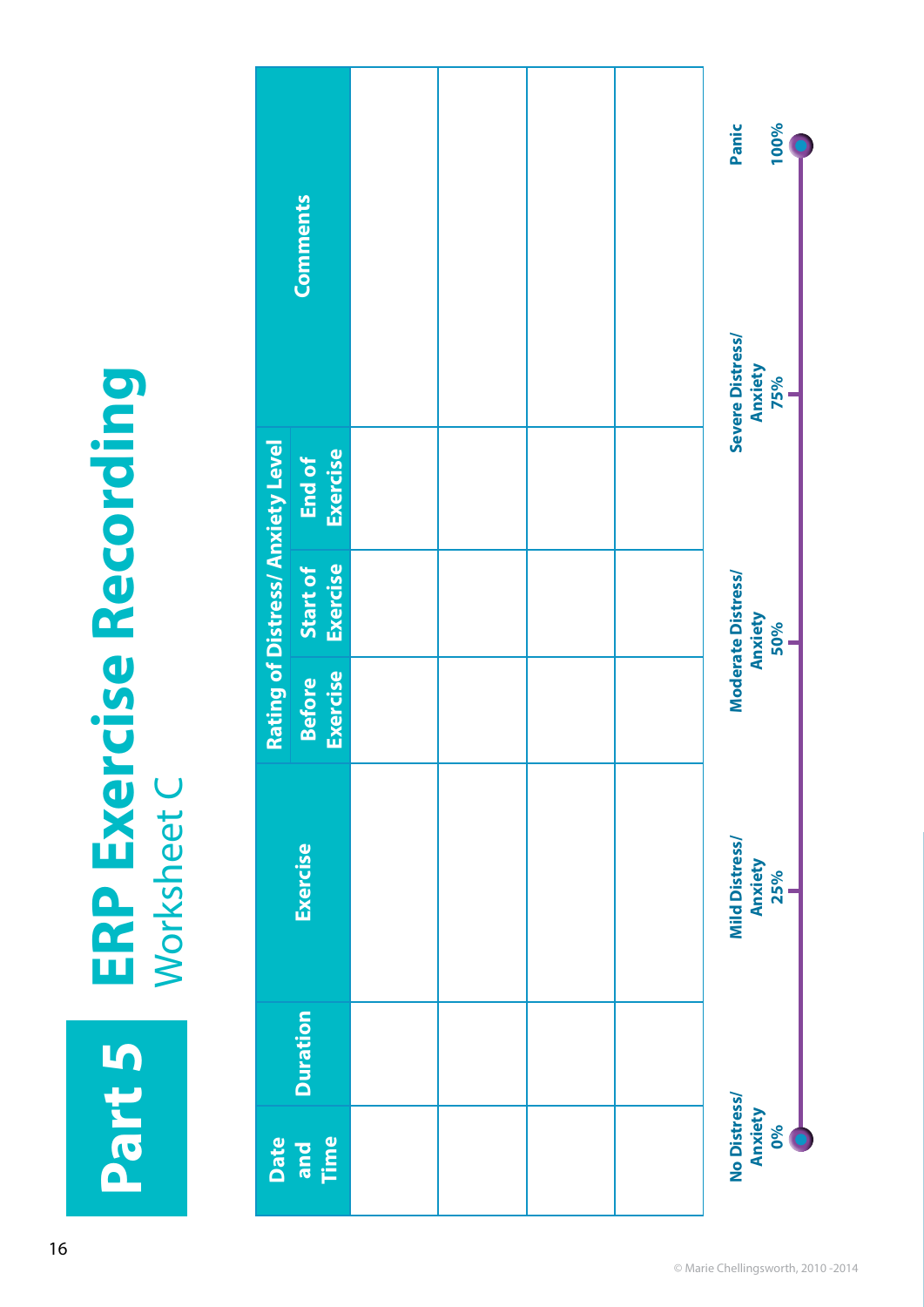### **Recovery Story of Eliana**

#### *Eliana's story is about her experience of using exposure and response prevention to treat her Obsessive Compulsive Disorder.*

Eliana was 42 and had moved to a new build house in a large city two years ago with her family for her husband Tony's job. She had been married to Tony for 19 years and they had a son called Jonathan who was 14. Eliana had obsessional thoughts of being burgled and being responsible for the family losing all their possessions. This caused her high levels of distress and anxiety. She would engage in checking behaviours as a result. She would repeatedly check that windows and doors were locked and that the burglar alarm was working and set properly. When trying to leave the house she would check that everything was safe and secure multiple times until it felt right and she could then get into her car. She found it impossible to try and resist the urge to carry out her compulsive rituals and it was having more and more impact on her life. When she was at work or went out of the house she would be fearful that she hadn't done things properly and she

would ring her husband to ask him to go and check for her. She would also often drive back home and have to recheck several times before reaching her destination. Eliana would sometimes make excuses with her colleagues to need to go back home and was often late as a result of checking. Her boss had told her he was concerned about her timekeeping and was going to start monitoring this. She hadn't confided in anyone about her problems other than her husband. Due to her difficulties she had stopped seeing her friends unless they came round to see her. Eliana was embarrassed that her new neighbours may have noticed her checking and so kept her distance from them and hadn't really got to know any of them. Her parents lived in Spain and had invited all the family over that coming Christmas and New Year and she had made excuses so that she would not have to go and leave the house. Tony was worried that things seemed to be getting

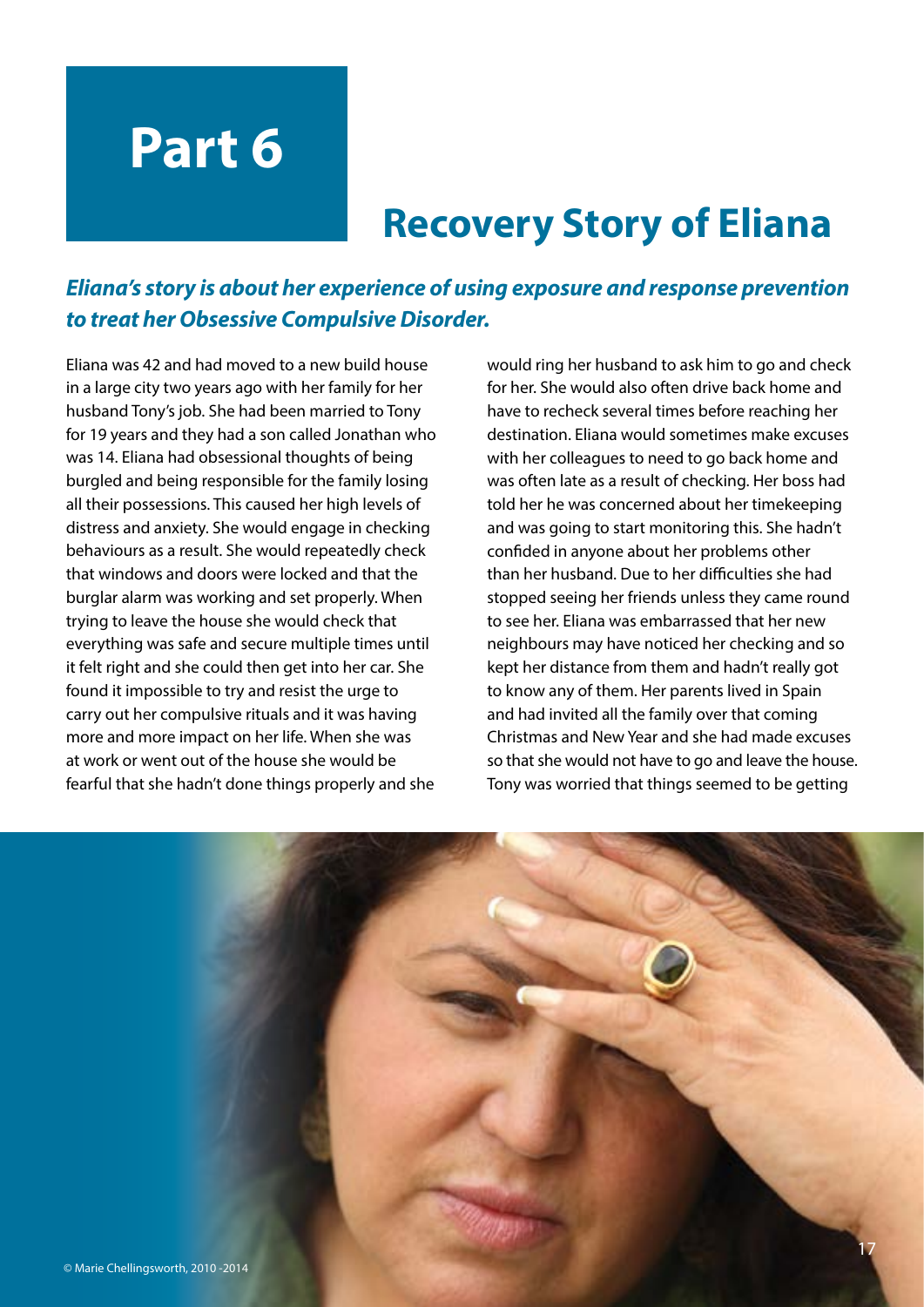worse and spoke to Eliana about considering getting help. Eliana wasn't sure about telling her GP about her problems and was worried that she would be seen as silly. Tony had found a really good information on the NHS Choices website for people with OCD, and he thought it may help to take it with them to get the discussion going. The GP was very supportive and told them that many people experience the problem Eliana described and that a treatment using Cognitive Behavioural Therapy (CBT) called exposure and response prevention may help. He explained about the local Wellbeing Service who saw people at the surgery in one of the rooms there and he made an appointment for Eliana to be seen by Ruth who was a qualified Psychological Wellbeing Practitioner (PWP).

At the appointment Eliana was able to explain the difficulties that she was experiencing in her own words. Ruth asked what Eliana knew about OCD and its treatment and she then suggested that exposure and response prevention would be what she would recommend and explained what this would

involve. Initially the thought of facing her avoidance and distress head on sounded really challenging. Ruth explained that her role would be to guide Eliana to do this in a graded way, at a pace that felt manageable. Ruth would support her to do this either face to face or over the telephone in regular appointments. Ruth showed Eliana graphs of how carrying out her compulsive checking activities and getting Tony to check for her was reducing her distress in the short term and giving her some initial relief, but in the longer term it was keeping her difficulties going. By using ERP, she would face her distress and fear, but resist the urge to carry out the compulsion. In doing this she would notice that her distress would begin to come down naturally. By repeating this, Ruth explained that it would break the link between her obsessional thoughts and the compulsion and hopefully make her feel more in control again. Eliana felt relieved that there was something that may be able to help her, even if it was a daunting prospect. With Ruth, she then set her goals for moving forwards with the treatment.

#### **With the aid of Ruth her Psychological Wellbeing Practitioner (PWP) Eliana decided on the following goals for treatment:**

| <b>Eliana's Goals</b>                                             |                                      |                                            |                                   |                |   |         |  |  |  |  |
|-------------------------------------------------------------------|--------------------------------------|--------------------------------------------|-----------------------------------|----------------|---|---------|--|--|--|--|
| <b>Goal number 1</b> To be able to go without repeatedly checking |                                      | doors, windows and the alarm               | Today's date:<br>6th March        |                |   |         |  |  |  |  |
|                                                                   | I can do this now (circle a number): |                                            |                                   |                |   |         |  |  |  |  |
|                                                                   |                                      | 2                                          | 3                                 | $\overline{4}$ | 5 | 6       |  |  |  |  |
| Not at all                                                        |                                      | Occasionally                               |                                   | Often          |   | Anytime |  |  |  |  |
| <b>Goal number 2</b> To spend next Christmas in a rented holiday  |                                      | cottage with Jonathan, Tony and my parents | <b>Today's date:</b><br>6th March |                |   |         |  |  |  |  |
| can do this now (circle a number):                                |                                      |                                            |                                   |                |   |         |  |  |  |  |
|                                                                   |                                      | $\overline{2}$                             | 3                                 | 4              | 5 | 6       |  |  |  |  |
| Not at all                                                        |                                      | Occasionally                               |                                   | Often          |   | Anytime |  |  |  |  |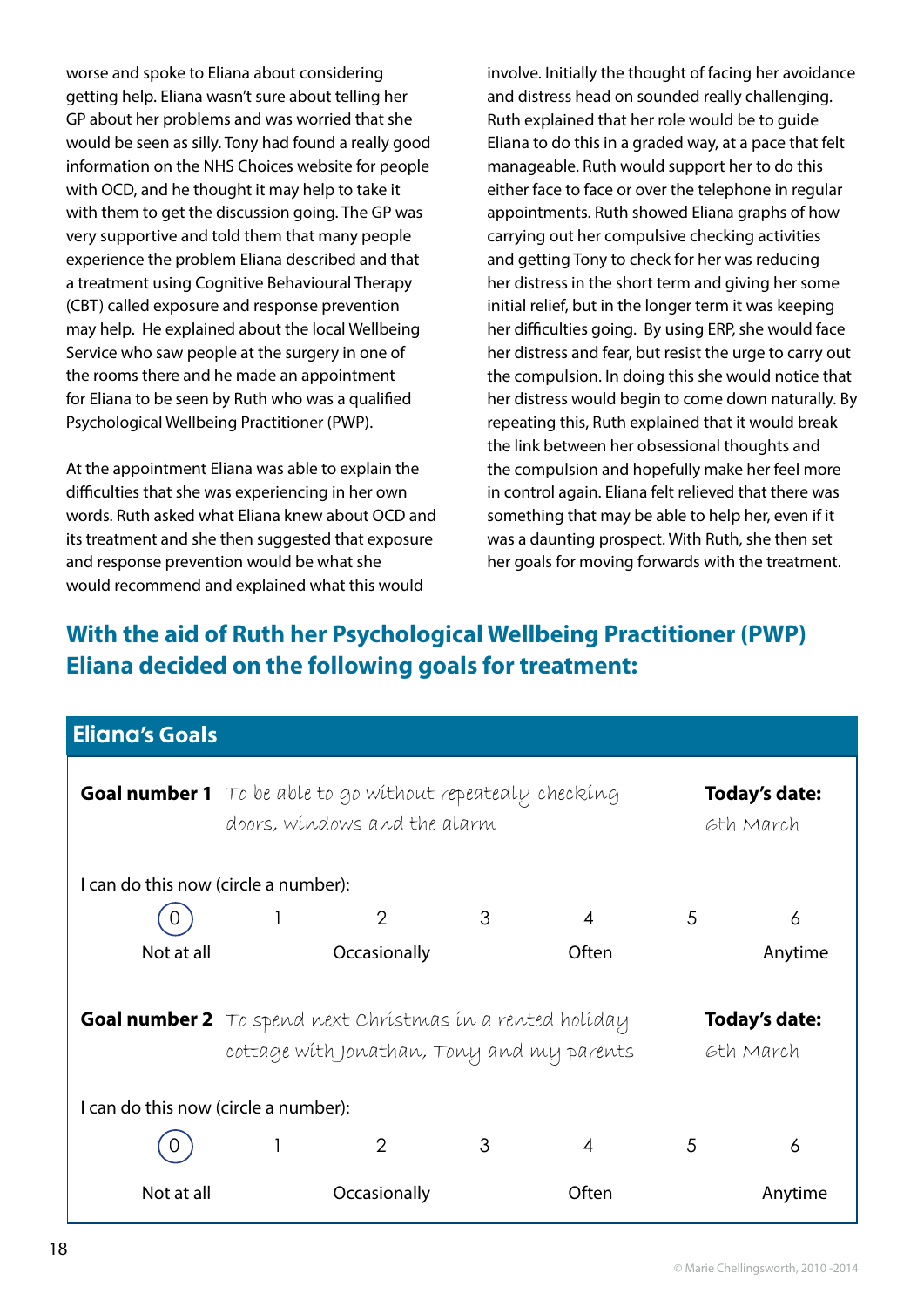## Eliana's ERP Symptom<br>Monitoring <sub>Worksheet A</sub> **Eliana's ERP Symptom Monitoring** Worksheet A

| eg, when reached a certain number or when it felt right)<br>What made you stop doing the<br><b>Compulsive Activity</b> | When it felt right to go upstairs                                        | When had to go to work or would be<br>Late again                    | Once rang Tony                                                                 | When it felt ok to leave                                                   | When it felt ok to leave                                                                       | Once Tony checked i could stop                                                             | When Tony said he was home first                                      | Late for work and it triggered the<br>alarm so must be working   | When I got home and checked                                                  | When it felt night to stop and go to<br>bed |
|------------------------------------------------------------------------------------------------------------------------|--------------------------------------------------------------------------|---------------------------------------------------------------------|--------------------------------------------------------------------------------|----------------------------------------------------------------------------|------------------------------------------------------------------------------------------------|--------------------------------------------------------------------------------------------|-----------------------------------------------------------------------|------------------------------------------------------------------|------------------------------------------------------------------------------|---------------------------------------------|
| Compulsive Activity)<br><b>Time Spent</b><br>(Undertaking                                                              | 35 mins                                                                  | 50 mins                                                             | <b>SOMÍNS</b>                                                                  | 55mins                                                                     | <b>50mins</b>                                                                                  | 45mins                                                                                     | <b>SOMINIS</b>                                                        | 40mins                                                           | <b>50mins</b>                                                                | <b>35mins</b>                               |
| <b>Compulsive Activity</b><br>(Describe what you did to feel<br>better/ less distressed)                               | ocking each one again and<br>Checked all the windows,<br>checking handle | doors. Went back and checked<br>Checked windows, alarm and<br>twice | checked all the windows, rang<br>Díd not go to get mille,<br>Tony to get mille | went back<br>down and checked doors<br>Checked the doors,<br>several times | Checked all the windows and<br>doors before going out                                          | Checked all windows and got<br>Tony to check them too                                      | windows, rang Tony to see<br>Checked all doors and<br>when he is home | Checked it lots of times                                         | Went home sick from work so<br>I could check everything was<br>$\frac{8}{2}$ | Checked lots of times before<br>going up    |
| 10 the most distressed<br><b>Distress Level</b><br>O not at all distressed<br>you have been)                           | FOL                                                                      | $70\%$                                                              | 90%                                                                            | 75%                                                                        | 999                                                                                            | 55%                                                                                        | 75%                                                                   | $70\%$                                                           | $\mathcal{SO}^\mathscr{D}_\mathscr{C}$                                       | 90%                                         |
| (That gives distress and urge to carry out compulsion)<br>Obsessional Thought,<br>Image/Impulse                        | The windows are not locked and<br>we will get burgled overwight          | If I am last out and we get<br>burgled it is down to me             | Getting broken into while i am<br>at the shop                                  | Getting robbed overnight then<br>breaking in through the patio<br>doors    | it been open all night. It is my<br>It is a good job I checked, had<br>responsibility to check | I will forget to close them and we<br>will lose everything                                 | Coming back and a burglar<br>being in the house                       | They will break in and it is my<br>fault                         | Him forgetting to check<br>everything and us getting<br>robbed               | Someone getting in the back<br>door         |
| (Where I am, what I am doing,<br>what is going on around me)<br>Situation                                              | everyone el se upstairs<br>Going to bed, IIPM                            | Having to leave to go to<br>work                                    | At home alone run out of<br>mille                                              | Locking up to go to bed                                                    | skyllight open when I<br>Jonathan had left his<br>Going out to work,<br>checked.               | open windows as so hot<br>conservatory - had to<br>round and sat in the<br>A friend popped | Leaving to go to the<br>supermarket                                   | Leaving to go to work,<br>one of the PIR did not<br>seem to work | Lunchtime when I was at<br>Jonathan went home at<br>work                     | Looking up to go to bed                     |
| Time<br>Date<br><b>Dure</b>                                                                                            | March<br>$6t$ h                                                          | March<br>光                                                          | March<br>$rac{1}{8}$                                                           | March<br>$rac{1}{8}$                                                       | March<br>9th                                                                                   | March<br>10th                                                                              | March<br><b>11th</b>                                                  | March<br>11th                                                    | March<br>12th                                                                | March<br>13th                               |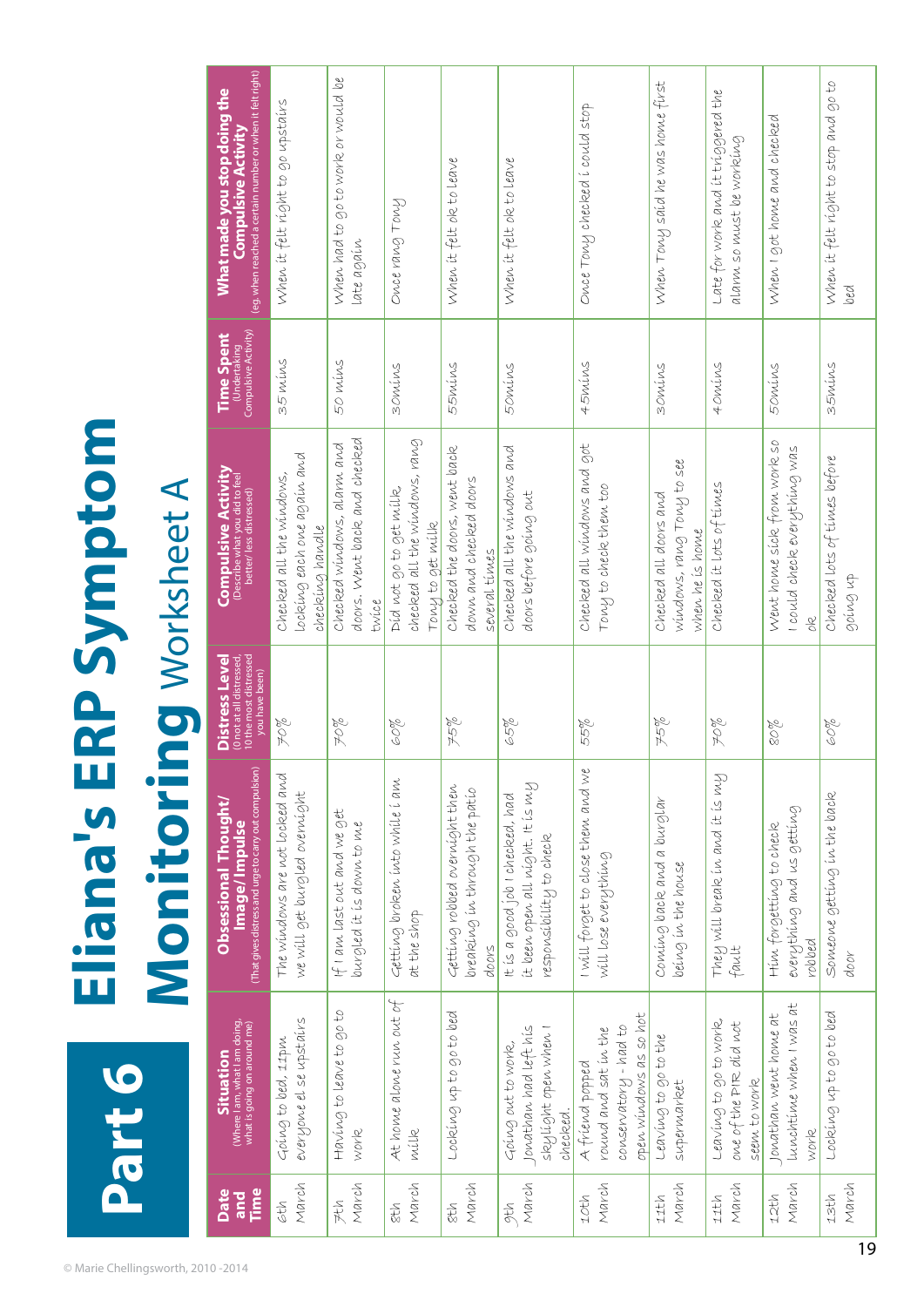Ruth suggested that the first step would be for her read through the ERP guide and to use the **Symptom Monitoring** form on **Worksheet A**  to record the details of when she had intrusive thoughts or images and the compulsive activities she carried out and how long she did these for. Ruth explained that doing this would enable them to be clearer about what to put on her hierarchy, how much things were currently affecting her and it would also give them a baseline to measure progress against. Ruth suggested that she may want to share the guide with her husband if she felt this would be helpful.

Eliana took away the ERP guide and read through it with Tony that evening. She was relieved the first step wasn't to start tackling her OCD with the ERP straightaway. She knew ERP wasn't going to be easy and that it would take commitment to practice her ERP exercises. She also spoke to Tony about how hard it would be to try and stay in the situation for long enough to meet the condition of prolonged and without carrying out one of her compulsions. Tony said he would support her to do it and they both agreed that by Tony doing more around the house it would give Eliana more time to spend doing her exercises. They also discussed that for her to face her fears about being burgled and having been responsible for not locking things or setting the alarm properly, that he would have to be out at certain points to enable her to do the treatment. Tony found reading the guide with Eliana really useful and they both agreed that part of him providing support would be that he wouldn't go back and check for her if she asked; or give her reassurance as this would affect the treatment and not meet the necessary condition of without distraction.

Using the **Symptom Monitoring** form helped Eliana to see just how much her OCD was affecting her each day and she knew she would like to tackle it before it got any worse. Eliana noticed that she was spending so much time per day having obsessional thoughts and carrying out her compulsive activities that it meant she was not doing other things she would like to be doing instead. She noticed, not surprisingly that the worst times were when she was leaving the house alone and responsible for locking up and setting



the alarm and at night before they all went to bed. She also noticed that there wasn't really a set amount of times that she would check; in fact she would do it until it felt right each time which varied considerably.

Eliana met with Ruth again the following week at the surgery and together they reviewed her form. Ruth asked Eliana what she had noticed and they spoke about things that triggered her compulsions and the things she avoided as a result. From this they then moved to **Worksheet B** to start planning her hierarchy. She listed the most difficult things that she couldn't imagine being able to do, as well as some easier things like checking the window in the upstairs en-suite was locked twice before going out (but still being able to check other windows that were more anxiety provoking).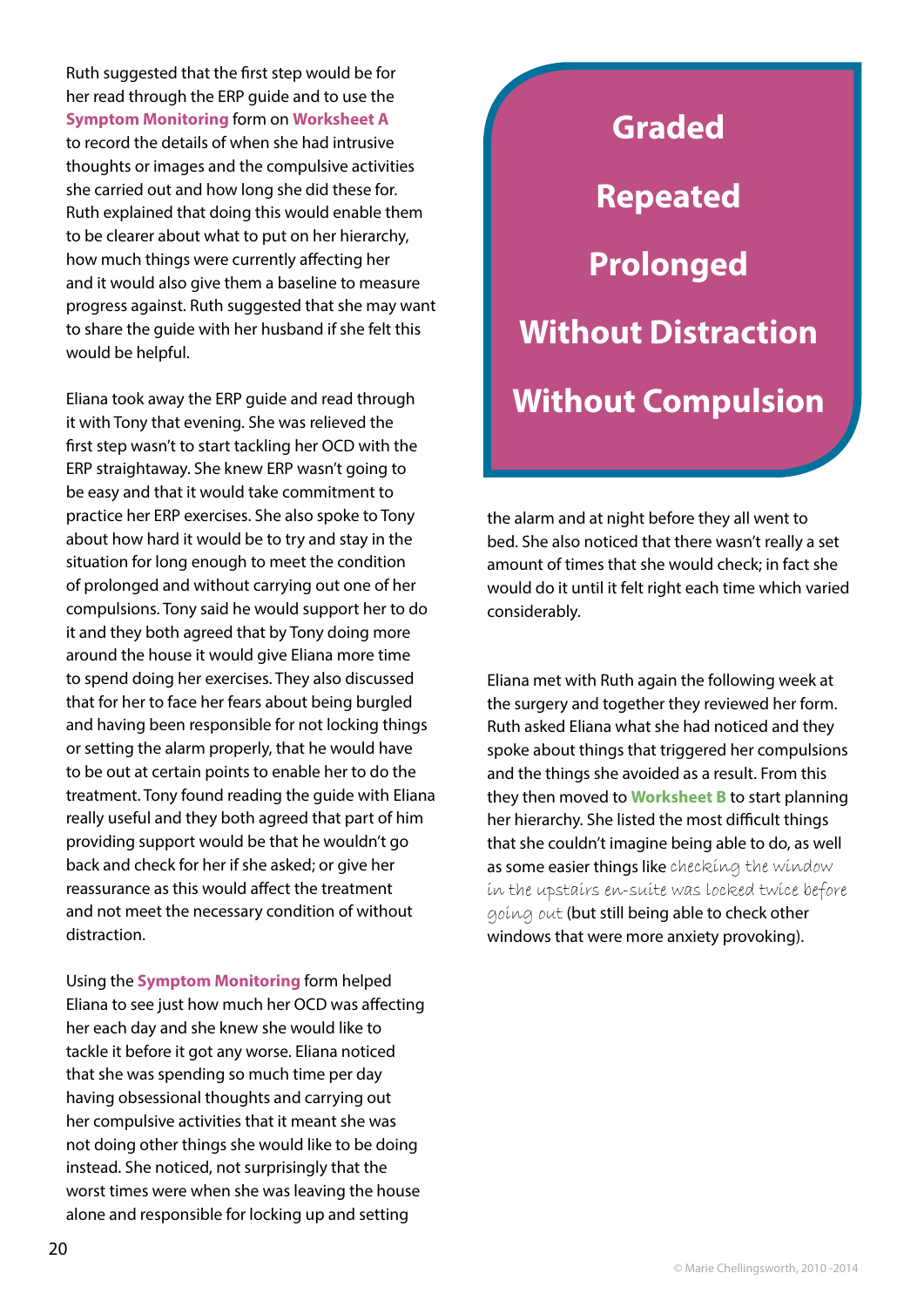## **Eliana's ERP Hierarchy** Worksheet B

| <b>Below Write Each Step in Your Hierachy</b>                                                                 | <b>Distress/ Anxiety Rating</b><br>$(0-100\%)$ |
|---------------------------------------------------------------------------------------------------------------|------------------------------------------------|
| <b>Most difficult</b>                                                                                         |                                                |
| Going out setting the burglar alarm downstairs, but<br>Leaving the upstairs zone off                          | 100%                                           |
| Going away from home overnight with things locked up<br>and the alarm set                                     | 95%                                            |
| Leaving a window slightly ajar but locked in the bedroom<br>when going out                                    | ,90%                                           |
| Going out of the house more than a miles drive away<br>without checking the windows are locked                | 85%                                            |
| More difficult                                                                                                |                                                |
| Going out of the house without checking the windows are<br>Locked within a miles drive from the house         | 80%                                            |
| Leaving the house without checking the door has locked<br>behind me when it closes                            | 80%                                            |
| Go out of the house without checking the en-suite<br>bathroom window at all                                   | 70%                                            |
| Easiest                                                                                                       |                                                |
| Leaving the house with the alarm set but without testing<br>the alarm PIRs are detecting movement before I go | 65%                                            |
| Go out of the house without checking the en-suite<br>bathroom window more than twice                          | 50%                                            |
|                                                                                                               |                                                |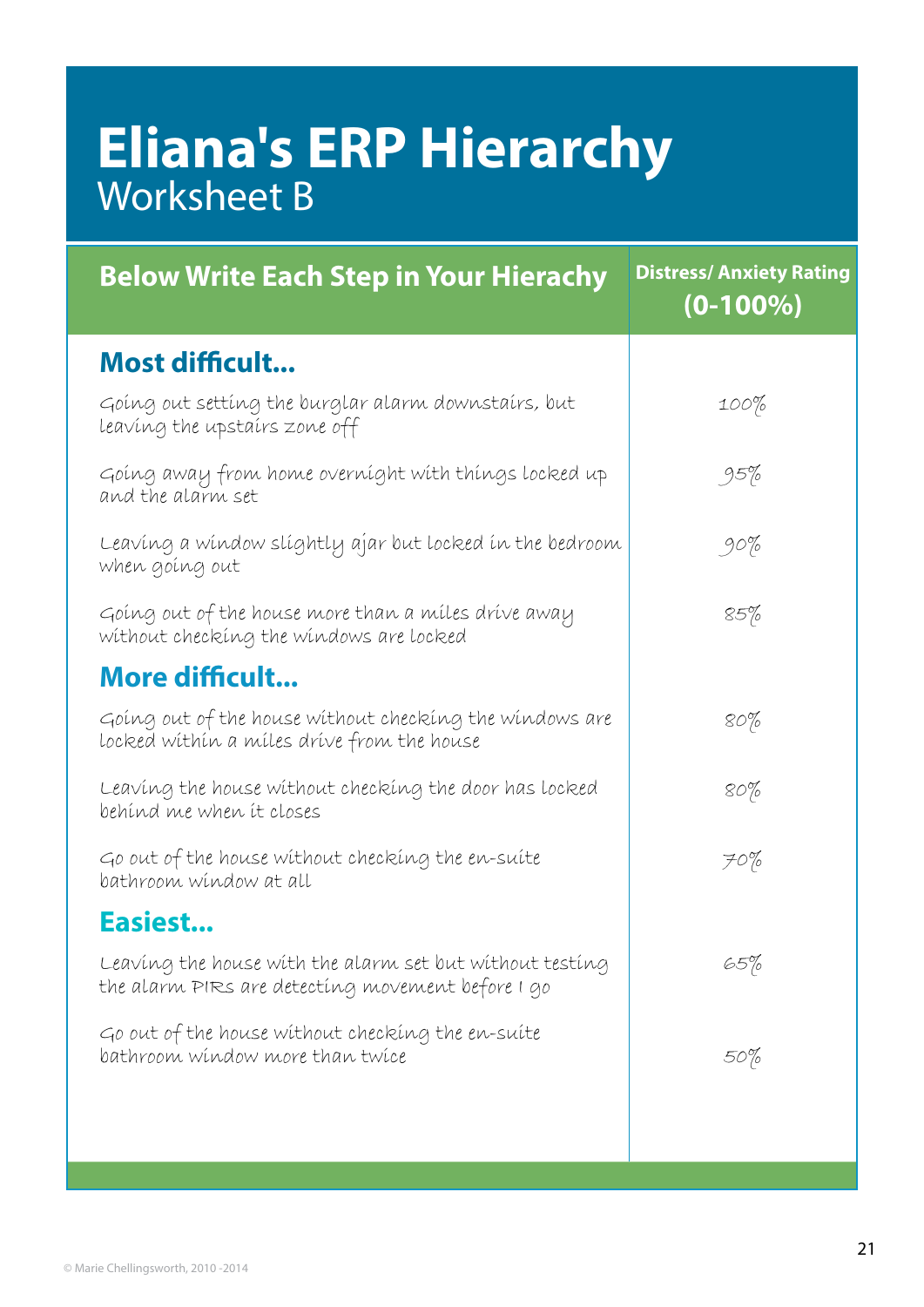Eliana's ERP Exercise Recording **Eliana's ERP Exercise Recording** Worksheet C

|                                  | <b>Comments</b>             |                                                                              |                                                                              |                                                                              |                                                                              |                                                                                                               | 100%<br>Panic                           |
|----------------------------------|-----------------------------|------------------------------------------------------------------------------|------------------------------------------------------------------------------|------------------------------------------------------------------------------|------------------------------------------------------------------------------|---------------------------------------------------------------------------------------------------------------|-----------------------------------------|
|                                  |                             | Hard but glad I did it! $\odot$                                              | Still hard but did it!                                                       | So much easier                                                               | So pleased! I can do this                                                    | and checking after about IOmins. I will re-do the<br>This was much harder - I ended up going back<br>exercise | Severe Distress/<br>Anxiety<br>75%      |
|                                  | Exercise<br>End of          | $30\%$                                                                       | 25%                                                                          | 25%                                                                          | 25%                                                                          | 85%                                                                                                           |                                         |
| Rating of Distress/Anxiety Level | <b>Exercise</b><br>Start of | 75%                                                                          | 999                                                                          | 55%                                                                          | 40%                                                                          | 85%                                                                                                           | Moderate Distress/<br>Anxiety<br>50%    |
|                                  | Exercise<br><b>Before</b>   | 209                                                                          | 55%                                                                          | 50%                                                                          | 45%                                                                          | 999                                                                                                           |                                         |
|                                  | <b>Exercise</b>             | checking the en-suite window<br>Going out to work without<br>more than twice | checking the en-suite window<br>To go out to work without<br>more than twice | checking the en-suite window<br>To go out to work without<br>more than twice | checking the en-suite window<br>To go out to work without<br>more than twice | To go out without checking the<br>PIR detectors are working                                                   | <b>Mild Distress/</b><br>Anxiety<br>25% |
|                                  | <b>Duration</b>             | ESMINS                                                                       | GOMLINS                                                                      | 55mins                                                                       | <b>50mins</b>                                                                | 15mins                                                                                                        |                                         |
| <b>Date</b>                      | Time<br>and                 | 19th March<br>Sam                                                            | 20th March<br>8am                                                            | 21st March<br>8.15am                                                         | March<br>22M                                                                 | 24th March                                                                                                    | No Distress/<br>Anxiety<br>0%           |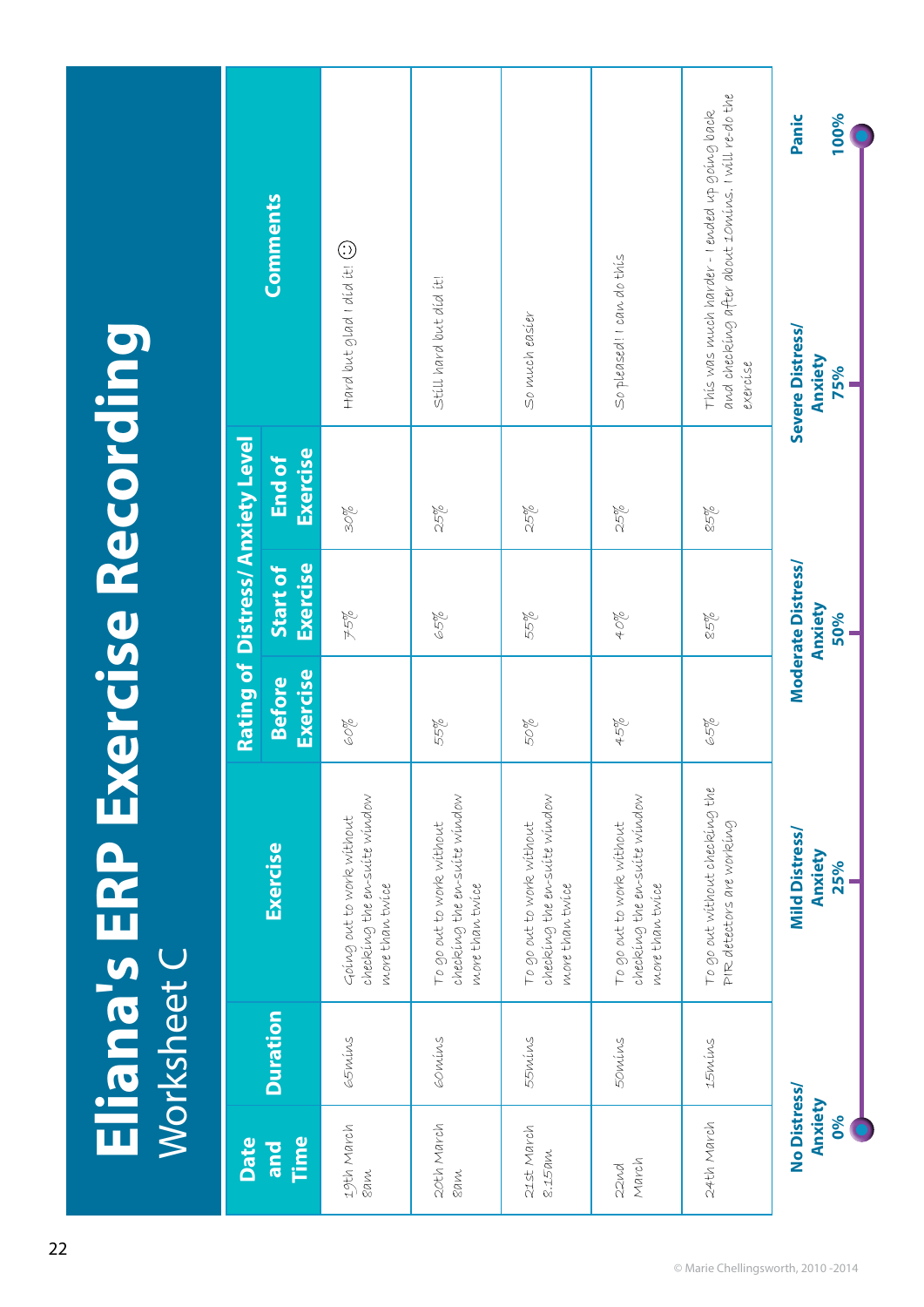With Ruth, Eliana then used **Worksheet C** to being to plan to carry out her ERP exercises that she would do over the next week. Eliana chose to carry out 'Leave for work having only checked the en-suite window twice.' Eliana went through the conditions of ERP to ensure that the plan would meet them. She planned to do it four times that week and she had some time off work that week so she felt this was realistic. She would check all the windows as usual except the en-suite, which she would only check twice, and then leave. She would remain out of the house for long enough for her distress to **drop by 50%** and then write the duration after this had happened.

Eliana shared her plan with Tony and Jonathan that evening over dinner so that they would know what she was going to do. The following day when everyone else was out at work and school, Eliana carried out her plan. She rated her before exercise level, which was 60%, and then she checked the windows and alarm and got her bag to leave the house. She felt the urge rise to check again and her distress level rose at the start of the exercise to 75%. She checked the en-suite window a second time, set the alarm and shut the front door behind her. Initially her level of distress didn't feel like it was coming down, but slowly it did start to reduce. It wasn't easy and she found the urge to go back and check remained strong for quite some time, but then eventually it come down.

She was really pleased with what had happened and so she repeated it again as planned on her homework sheet. She noticed that although still difficult, she felt more able to manage it as she had managed it once before. She carried on for the the week and found that she was able to tolerate the distress that only checking twice gave her more easily as the week went on and towards the end of her week she was ok about doing it and it didn't cause her much anxiety at all. She was really proud of how well it had gone and so fed this back to Ruth in her next appointment. Together they made a plan for the following week and again checked that it met the conditions. This time Eliana would step up the hierarchy to not check each PIR detector on her alarm was sensing movement before she went out. Eliana felt confident from her success the week before and although she knew it

would be difficult again, wanted to be able to do it. When Eliana tried it for the first time, it was really difficult. Her predicted anxiety had been 65%, but when she was preparing to go out she could feel herself getting more and more anxious. Her anxiety went up to 85% at the start of the exercise and she found it really difficult to remain out of the house having not checked the detectors. After about ten minutes she felt she could not tolerate it any longer and went home and checked. She was really disappointed but remembered that if this happened the guide said to go back out again and repeat the exercise and although it was the last thing that she felt like doing, she went round and unlocked and relocked all the windows and then set the alarm without checking all the PIRs. She went out of the house and although her anxiety was still at 85%, she remained with it and did not go back and check. She stayed out until her anxiety had dropped to 40% and then went back home. She felt exhausted, but pleased she had carried on. The next day it got a bit easier and so she kept going with it.

Over the course of the next few weeks and sessions with Ruth, Eliana kept working up her hierarchy. There were times it felt more difficult again and on a couple of occasions she did carry out a compulsion, but went back and redid the exercise. Each time she stepped up the hierarchy things got more difficult again, but she knew that by repeating it and sticking with the plan it did get easier each time. Ruth met regularly with Eliana to check her progress. Eliana had managed to go out leaving the upstairs burglar alarm unset as well as spend nights away from the house. Ruth discussed with Eliana the fact that the techniques she had learned would help her in the future if she needed them and that she should practice them regularly. Tony and Eliana went out for a lovely meal to celebrate when she was discharged. Going it alone was scary at first and Eliana wondered if she would be able to manage but she kept practicing and it wasn't always easy and sometimes she found herself wanting to check, but she recognised what was happening and knew putting the skills she learned into practice would ensure things did not spiral.

That Christmas Eliana, Tony, Jonathan and her parents and in-laws stayed in a holiday cottage by the coast. They were away for two weeks and Eliana had the best Christmas she could remember.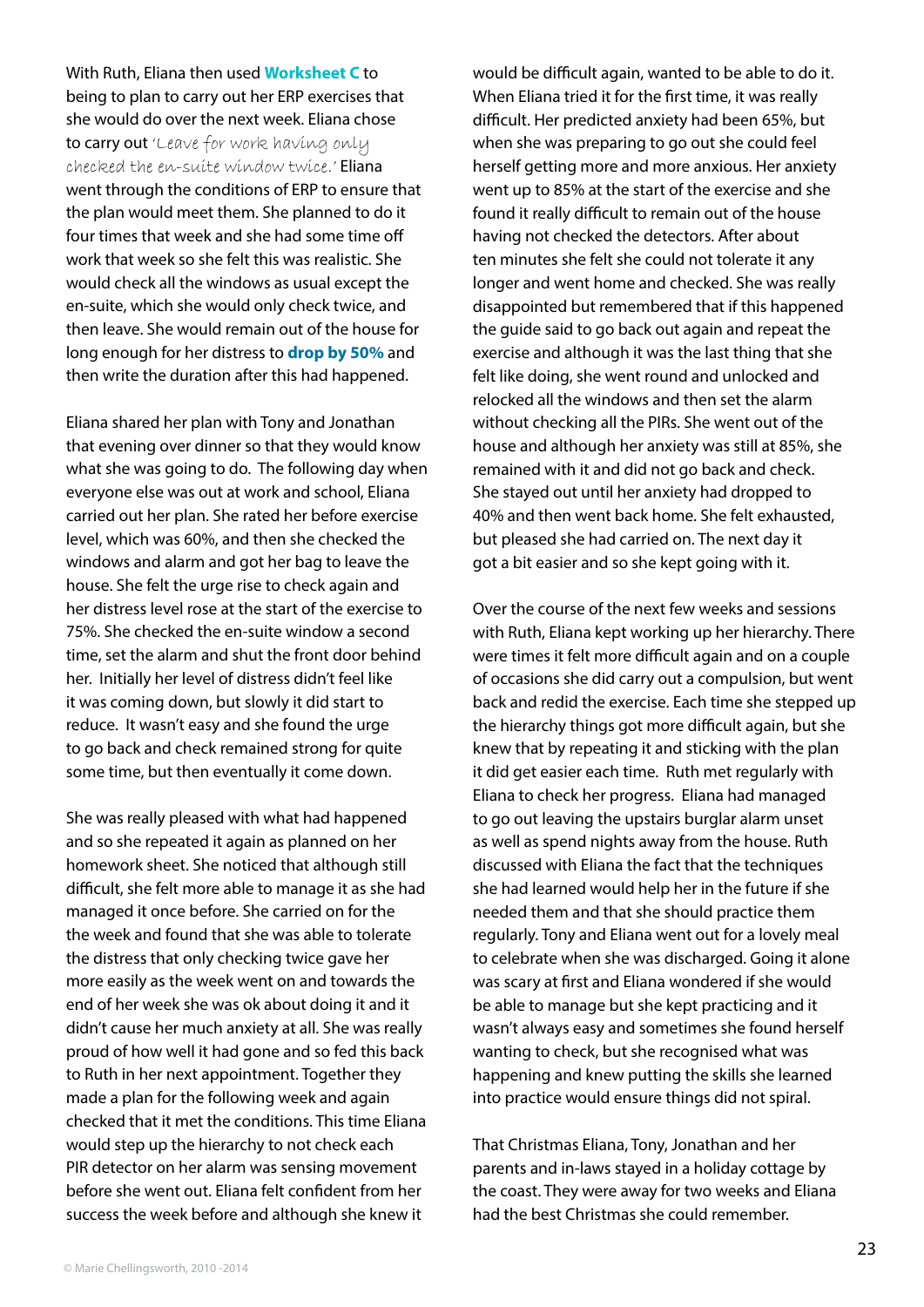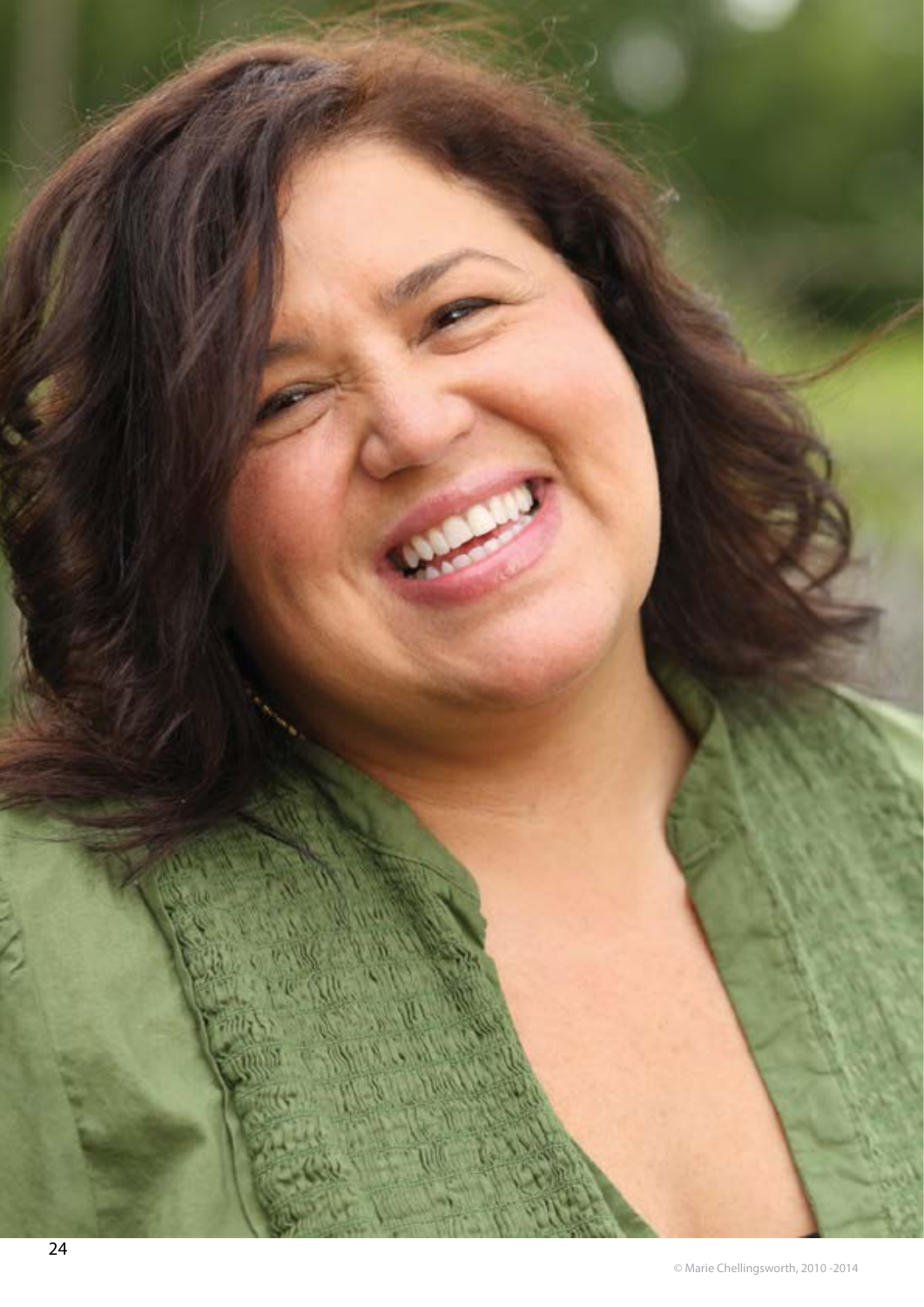© The right of Marie Chellingsworth, 2010 - 2014 to be identified as the author of this work has been asserted by her in accordance with the Copyright, Designs and Patent Act, 1998. All rights reserved. The booklet has been produced on the condition that it shall not, by way of trade or otherwise, be lent, sold, hired out or otherwise circulated in any form binding or cover other than that in which it is published and without a similar condition including this condition being imposed on the subsequent reader.

Providing the source is fully acknowledged, all materials in this work may be freely copied, for clinical purposes only.